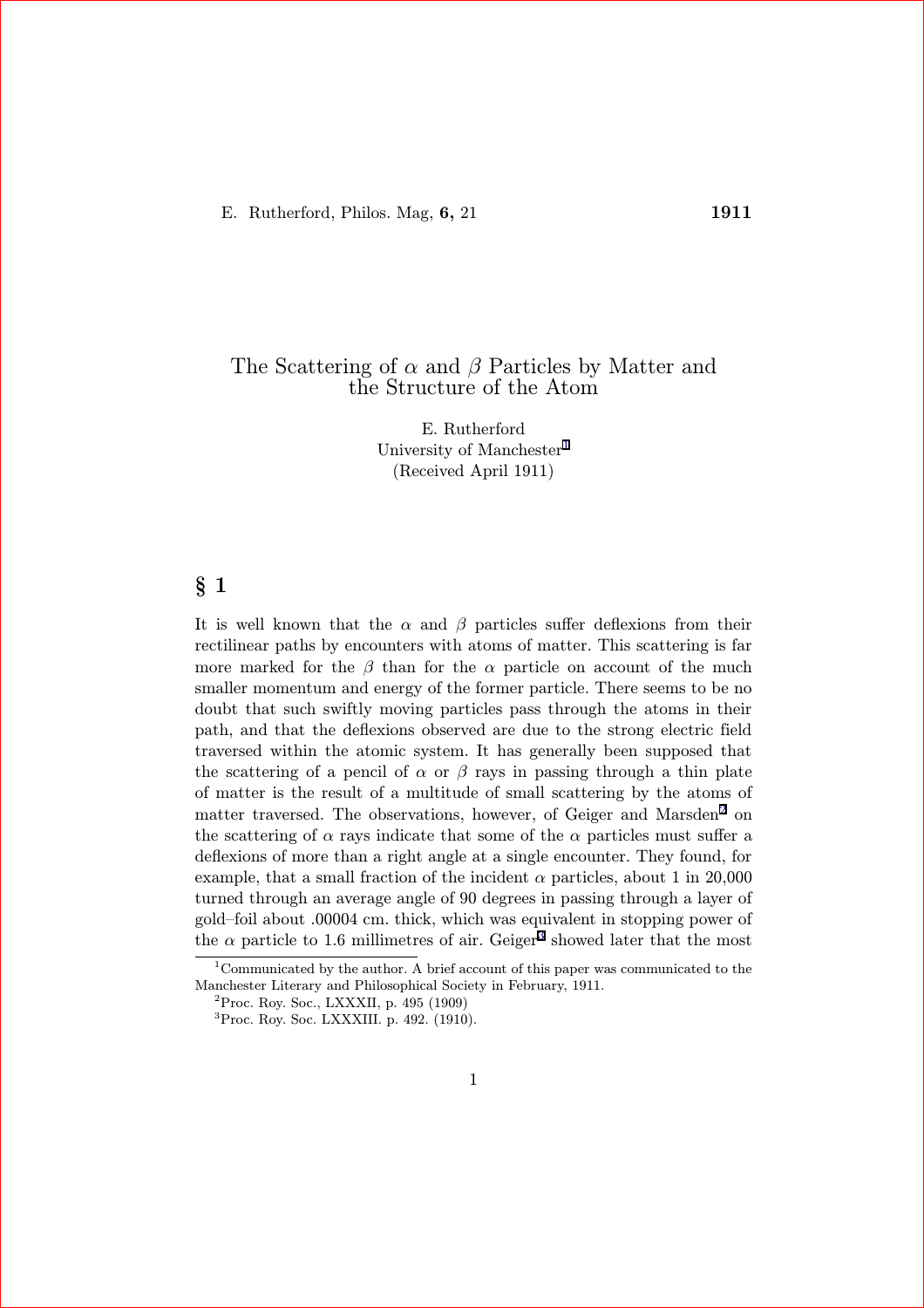probable angle of deflexions for a pencil of  $\alpha$  particles traversing a gold–foil of this thickness was about 0.87◦. A simple calculation based on the theory of probability shows that the chance of an  $\alpha$  particle being deflected through 90 degrees is vanishingly small. In addition, it will be seen later that the distribution of the  $\alpha$  particles for various angles of large deflexion does not follow the probability law to be expected if such deflexions are made up of a large number of small deviations. It seems reasonable to suppose that the deflexion through a large angle is due to a single atomic encounter, for the chance of a second encounter of a kind to produce a large deflexion must in most cases be exceedingly small. A simple calculation shows that the atom must be a seat of an intense electric field in order to produce such a large deflexion at a single encounter.

Recently Sir J.J. Thomson<sup>[4](#page-1-0)</sup> has put forward a theory to explain the scattering of electrified in passing through small thickness of matter. The atom is supposed to consist of a number  $N$  of negatively charged corpuscles, accompanied by an equal quantity of positive electricity uniformly distributed throughout a sphere. The deflexion of a negatively electrified particle in passing through the atom is ascribed to two causes  $- (1)$  the repulsion of the corpuscles distribution through the atom, and (2) the attraction of the positive electricity in the atom. The deflexion of the particle in passing through the atom is supposed to be small, while the average deflexion after a large number m of encounters was taken as  $\sqrt{m \cdot \theta}$ , where  $\theta$  is the average deflexion due to a single atom. It was shown that the number N of the electrons within the atom could be deduced from observations of the scattering of electrified particles. The accuracy of this theory of compound scattering was examined experimentally by  $Crownther<sup>5</sup>$  $Crownther<sup>5</sup>$  $Crownther<sup>5</sup>$  in a later paper. His result apparently confirmed the main conclusions of the theory, and he deduced, on the assumption that the positive electricity was continuous, that the number of electrons in an atom was about three times its atomic weight.

The theory of Sir J.J. Thomson is based on the assumption that the scattering due to a single encounter is small, and the particular structure assumed for the atom does not admit of a very large deflexion of an  $\alpha$  particle in traversing a single unless it be supposed that the diameter of the sphere of positive electricity is minute compared with the diameter of the sphere of influence of the atom.

Since the  $\alpha$  and  $\beta$  particles traverse the atom, it should be possible

<sup>&</sup>lt;sup>4</sup>Camb. Lit. & Phil. Soc. XV. pt. 5 (1910).

<span id="page-1-0"></span> ${}^5$ Crowther, Proc. Roy. Soc. LXXXIV. p.226 (1910).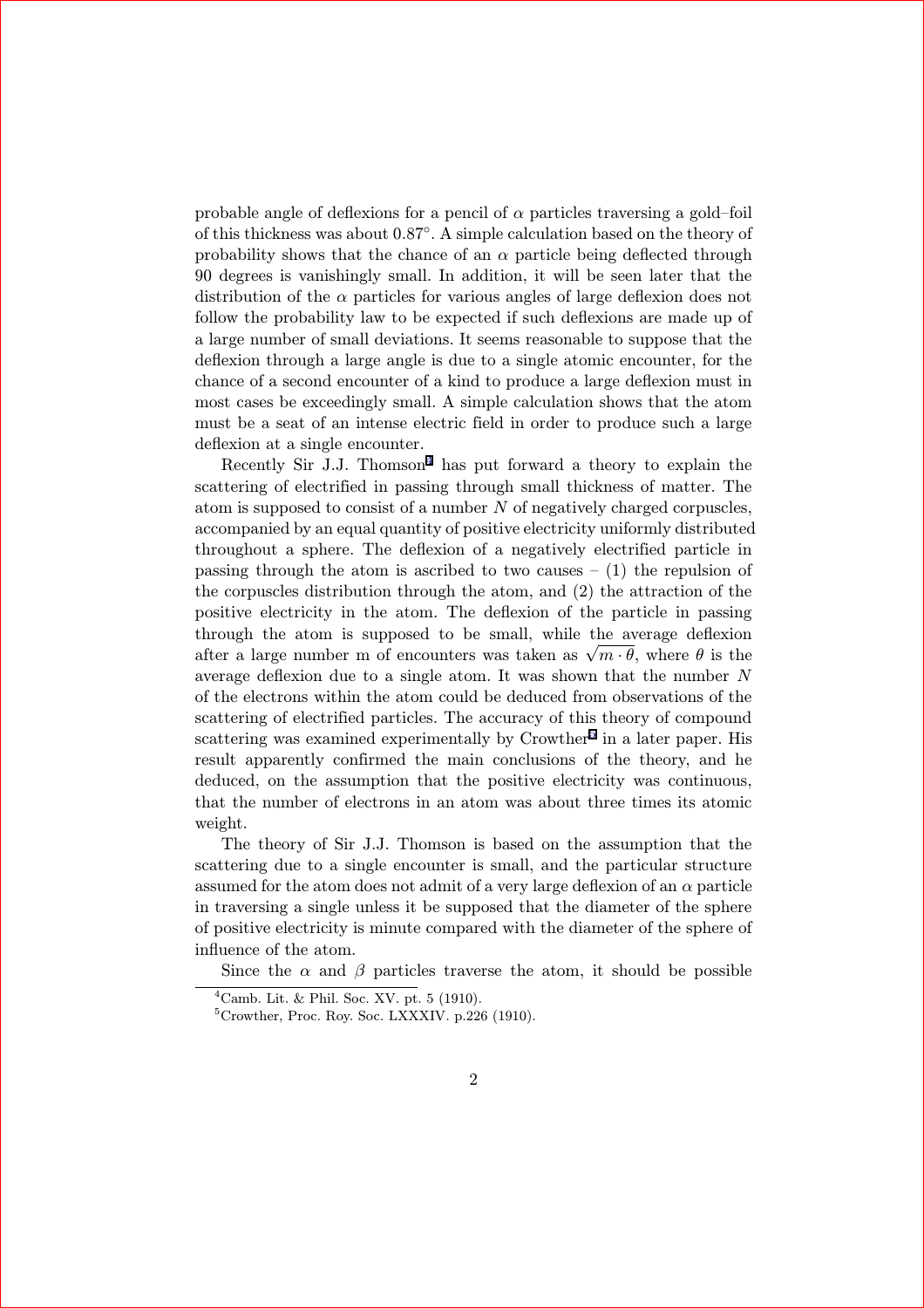from a close study of the nature of the deflexion to form some idea of the constitution of the atom to produce the effects observed. In fact, the scattering of high–speed charged particles by the atoms of matter is one of the most promising methods of attack of this problem. The development of the scintillation method of counting single  $\alpha$  particles affords unusual advantages of investigation, and the researches of H. Geiger by this method have already added much to our knowledge of the scattering of  $\alpha$  rays by matter.

### $\S$  2

We shall first examine theoretically the single encounters  $6$  with an atom of simple structure, which is able to produce large deflexions of an  $\alpha$  particle, and then compare the deductions from the theory with the experimental data available.

Consider an atom which contains a charge  $\pm Ne$  at its centre surrounded by a sphere of electrification containing a charge  $\mp$  Ne supposed uniformly distributed throughout a sphere of radius is the fundamental unit of charge, which in this paper is taken as  $4.65 \times 10^{-10}$  E.S. unit. We shall suppose that for distances less than  $10^{-12}$  cm. the central charge and also the charge on the  $\alpha$  particle may be supposed to be concentrated at a point. It will be shown that the main deductions from the theory are independent of whether the central charge is supposed to be positive or negative. For convenience, the sign will be assumed to be positive. The question of the stability of the atom proposed need not be considered at this stage, for this will obviously depend upon the minute structure of the atom, and on the motion of the constituent charged parts.

In order to from some idea of the forces required to deflect an  $\alpha$  particle through a large angle, consider an atom containing a positive charge Ne at its centre, and surrounded by a distribution of negative electricity Ne uniformly distributed within a sphere of radius  $R$ . The electric force  $X$  and the potential  $V$  at a distance  $r$  from the centre of an atom for a point inside the atom, are given by

$$
X = Ne \cdot \left(\frac{1}{r^2} - \frac{r}{R^3}\right)
$$

<span id="page-2-0"></span> ${}^{6}$ The deviation of a particle throughout a considerable angle from an encounter with a single atom will in this paper be called "single" scattering. The deviation of a particle resulting from a multitude of small deviations will be termed "compound" scattering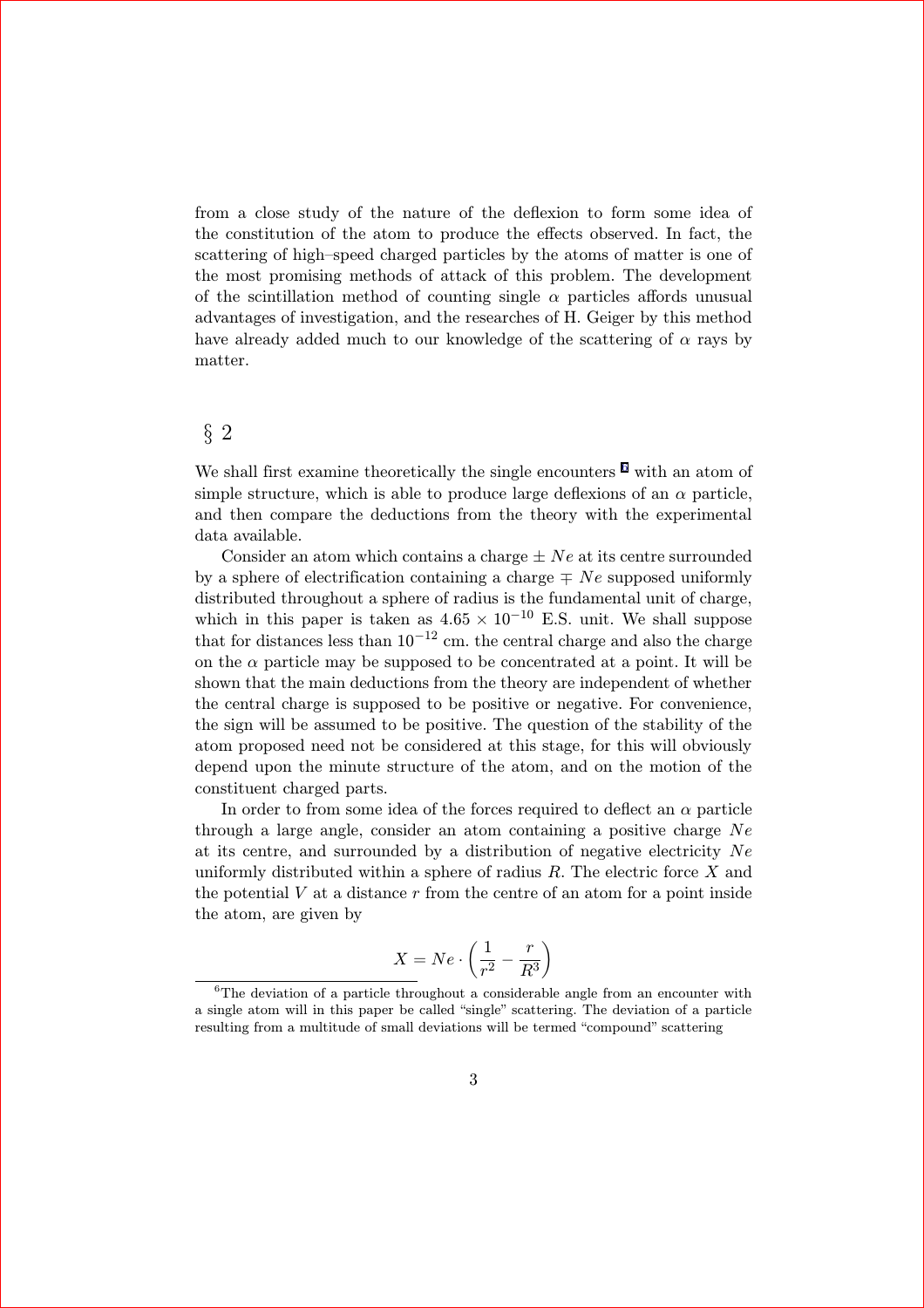$$
V = Ne\cdot \left(\frac{1}{r}-\frac{3}{2R}+\frac{r^2}{2R^3}\right)
$$

Suppose an  $\alpha$  particle of mass m velocity u and charge E shot directly towards the centre of the atom. It will be brought to rest at a distance b from the centre given by

$$
1/2mu^2 = NeE \cdot \left(\frac{1}{b} - \frac{3}{2R} + \frac{b^2}{2R^3}\right).
$$

It will be seen that  $b$  is an important quantity in later calculations. Assuming that the central charge is 100e. it can be calculated that the value of b for an  $\alpha$  particle of velocity  $2.09 \times 10^9$  cms. per second is about  $3.4 \times 10^{-12}$ cm. In this calculation  $b$  is supposed to be very small compared with  $R$ . Since R is supposed to be of the order of the radius of the atom, viz.  $10^{-8}$  cm., it is obvious that the  $\alpha$  particle before being turned back penetrates so close to the central charge, that the field due to the uniform distribution of negative electricity may be neglected. In general, a simple calculation shows that for all deflexions greater than a degree, we may without sensible error suppose the deflexion due to the field of the central charge alone. Possible single deviations due to the negative electricity, if distributed in the form of corpuscles, are not taken into account at this stage of the theory. It will be shown later that its effect is in general small compared with that due to the central field.

Consider the passage of a positive electrified particle close to the centre of an atom. Supposing that the velocity of the particle is not appreciably charged by its passage through the atom, the path of the particle under the influence of a repulsive force varying inversely as the square of the distance will be an hyperbola with the centre of the atom S as the external focus. Suppose the particle to enter the atom in the direction  $PO$  [Fig. 44–1], and that the direction on motion on escaping the atom is  $OP'$ . OP and  $OP'$ make equal angles with the line SA, where A is the apse of the hyperbola.  $p = SN$  = perpendicular distance from centre on direction of initial motion of particle.

Let angle  $POA = \theta$ .

Let  $V =$  velocity of particle on entering the atom,  $\nu$  its velocity at A, then from consideration of angular momentum.

$$
pV = SA \cdot v
$$

From conservation of energy

$$
1/2mV^2 = 1/2mv^2 + \frac{NeE}{SA},
$$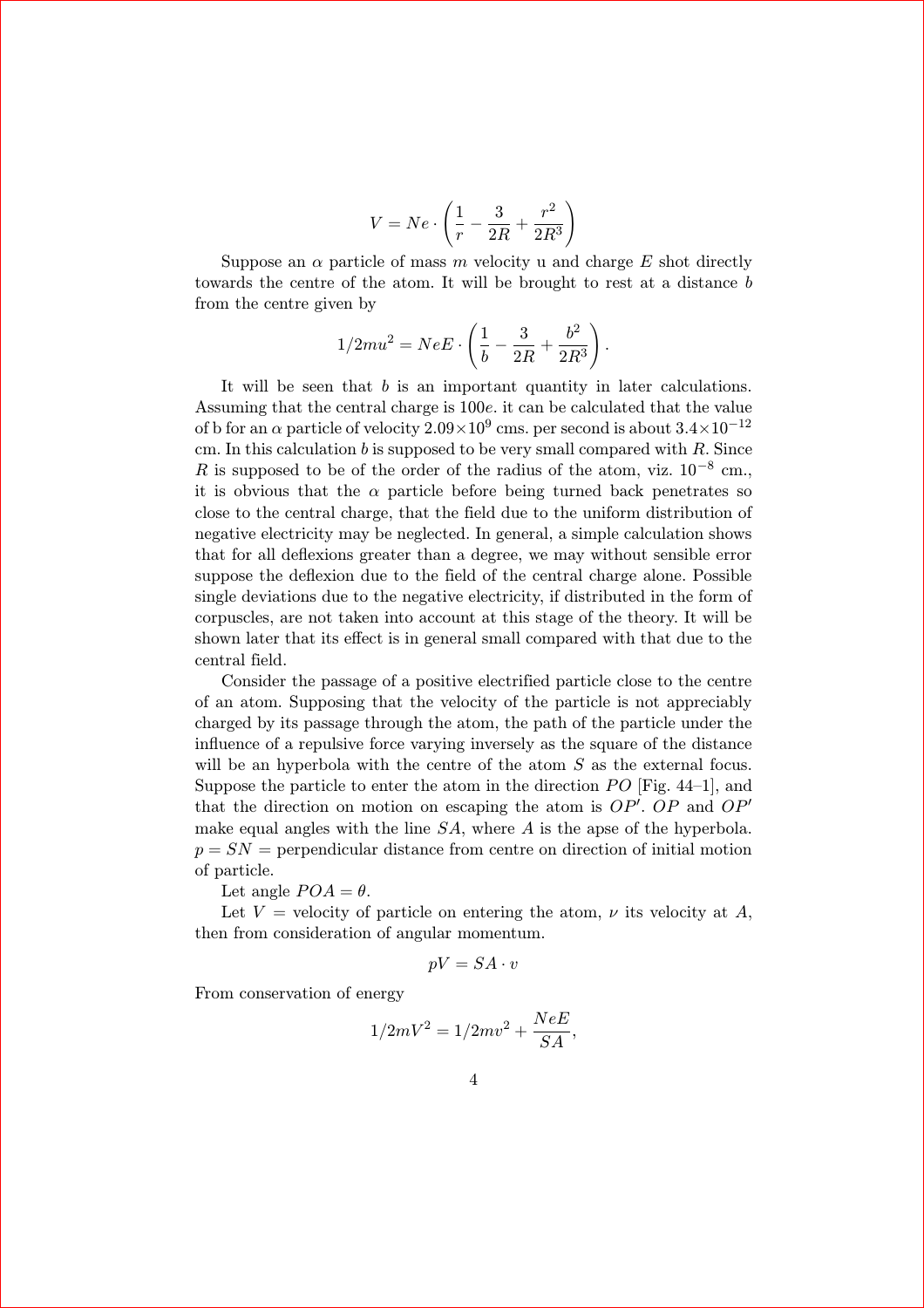$$
v^2 = V^2(1 - \frac{b}{SA})
$$

This-job-contains-a-bitmapped-image-that-can-only-be-printed-on PostScript(R)-Level-2-printers.~Please-send-this-file-to-a-PostScript Level-2-printer,-or-print-your-document-again-with-the-correct-printer selected-in-the-printer-driver's-dialog-box.

Рис. 1:

Since the eccentricity is see  $\theta$ 

$$
SA = SO + OA = p \csc \theta (1 + \cos \theta) = p \cot \theta/2
$$

$$
p^2 = SA(SA - b) = p \cot \theta/2 (p \cot \theta/2 - b),
$$

$$
b = 2p \cot \theta.
$$

The angle of deviation  $\phi$  of the particle is  $\pi - 2\theta$  and

$$
\cot \phi/2 = \frac{2p^*}{b}\tag{1}
$$

This gives the angle of deviation of the particle in terms of  $b$ , and the perpendicular distance of the direction of projection from the centre of the atom.

For illustration, the angle of deviation  $\phi$  for different values of  $p/b$  are shown in the following table:–

|  | $p/b$ 10 5 2 1 .5 .25 .125              |  |  |  |
|--|-----------------------------------------|--|--|--|
|  | $\phi$ 5°.7 11°.4 28° 53° 90° 127° 152° |  |  |  |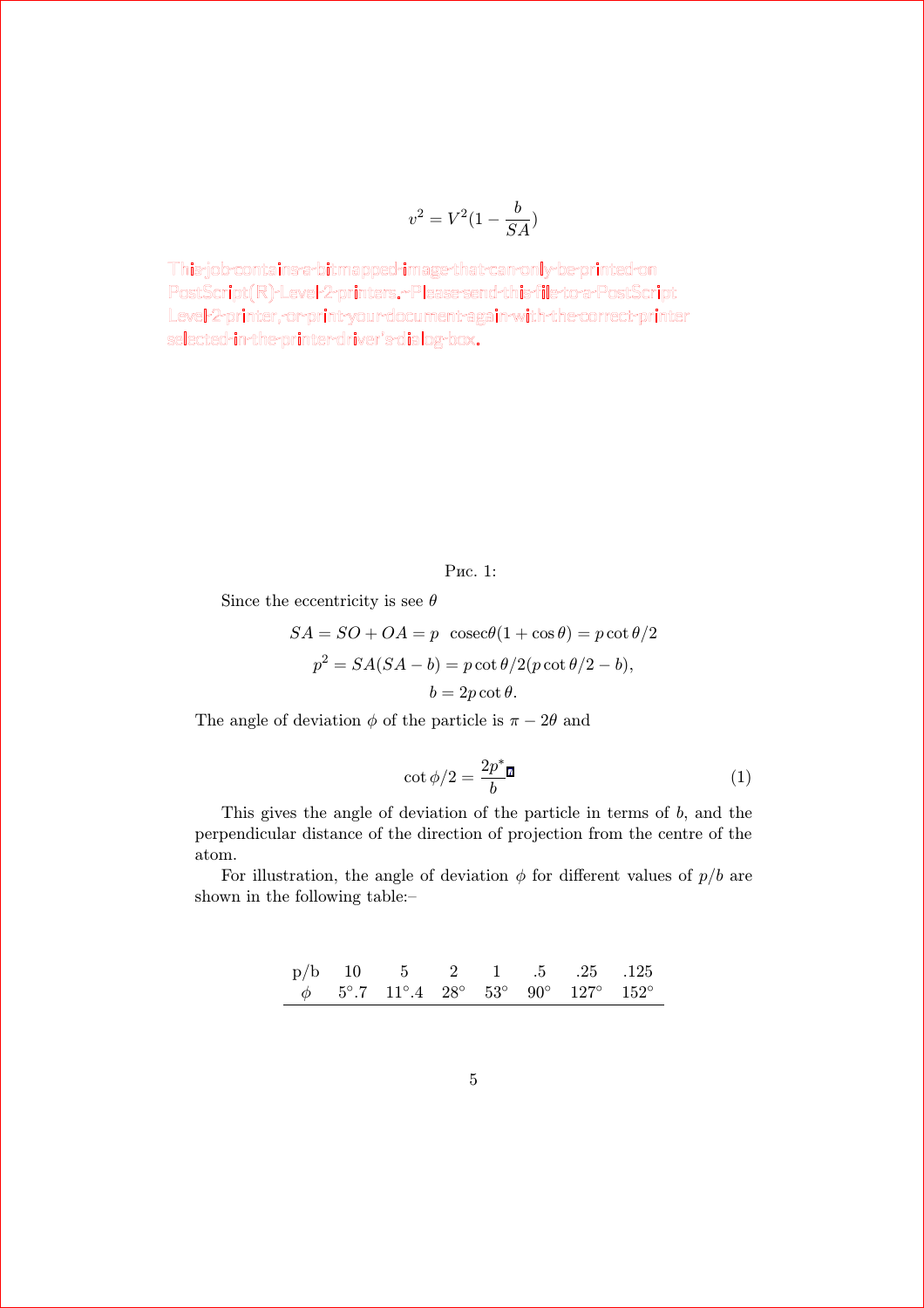### § 3 Probability of Single Deflexion Through any Angle

Suppose a pencil of electrified particles to fall normally on a thin screen of matter of thickness  $t$ . With the exception of the few particles which are scattered through a large angle, the particles are supposed to pass nearly normally through the plate with only a small change of velocity. Let  $n =$ number of atom in unit volume of material. Then the number of collisions of the particle with the atom of radius R is  $\pi R^2nt$  in the thickness t.

The probability  $m$  of entering an atom within a distance  $p$  of its centre is given by

$$
m = \pi p^2 n t.
$$

Chance dm of striking within radii p and  $p + dp$  is given by

$$
dm = 2\pi p \cdot n \cdot t \, dp = \frac{\pi}{4} n t b^2 \cot \phi / \csc^2 \phi / 2d\phi \tag{2}
$$

since

$$
\cot \phi/2 = 2p/b.
$$

The value of dm gives the fraction of the total number of particles which are deviated between the angles  $\phi$  and  $\phi + d\phi$ .

The fraction  $\rho$  of the total number of particles which are deflected through an angle greater than  $\phi$  is given by

$$
\rho = \frac{\pi}{4}ntb^2 \cot^2 \phi/2 \tag{3}
$$

The fraction  $\rho$  which is deflected between the angles  $\phi_1$  and  $\phi_2$  is given by

$$
\rho = \frac{\pi}{4} n t b^2 (\cot^2 \frac{\phi_1}{2} - \cot^2 \frac{\phi_2}{2})
$$
\n(4)

It is convenient to express the equation (2) in another from for comparison with experiment. In the case of the  $\alpha$  rays, the number of scintillation appearing on a constant area of a zinc sulphide screen are counted for different angles with the direction of incidence of the particles. Let  $r =$ distance from point of incidence of  $\alpha$  rays on scattering material, then if Q be the total number of particles falling on the scattering material, the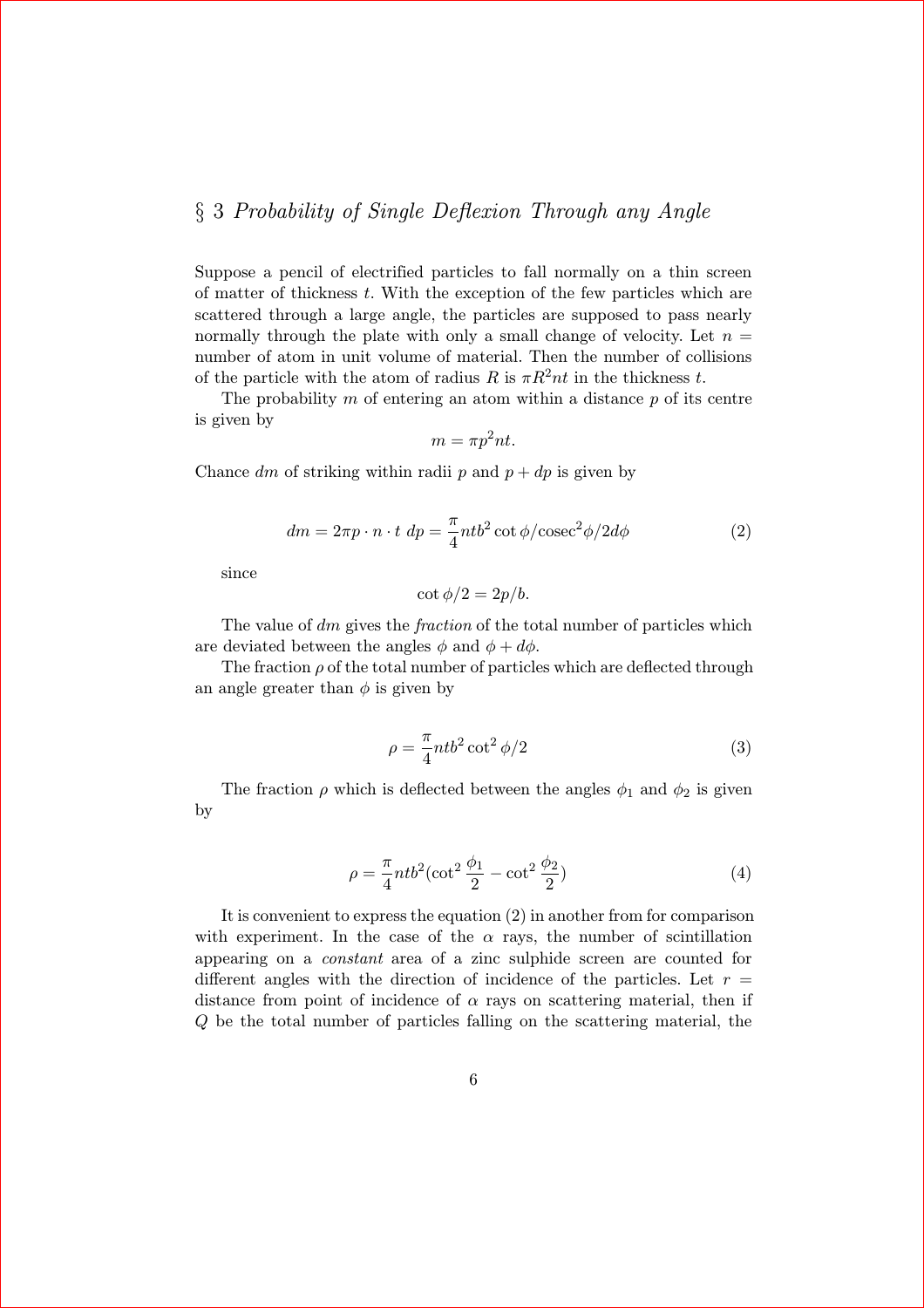number y of  $\alpha$  particles falling on until area which are deflected through an angle  $\phi$  is given by

$$
y = \frac{Qdm}{2\pi r^2 \sin \phi \cdot d\phi} = \frac{ntb^2 \cdot Q \cdot \csc^4 \phi/2}{16r^2} \tag{5}
$$

Since

$$
b=\frac{2NeE}{mu^2},
$$

we see from this equation that a number of  $\alpha$  particles (scintillations) per unit area of zinc sulphide screen at a given distance  $r$  from the point of incidence of the rays is proportional to

- (1)  $\csc^4\phi/2$  or  $1/\phi^4$  if  $\phi$  be small;
- (2) thickness of scattering material t provided this is small;
- (3) magnitude of central charge  $Ne$ ;
- (4) and is inversely proportional to  $(mu^2)^2$ , or to the fourth power of velocity if m be constant.

In these calculations, it is assumed that the  $\alpha$  particles scattered through a large angle suffer only large deflexion. For this to hold, it is essential that the thickness of the scattering material should be so small that the chance of a second encounter involving another large deflexion is very small. If, for example, the probability of a single deflexion  $\phi$  in passing through a thickness  $t$  is  $1/1000$ , the probability, of two successive deflexions each of value  $\phi$  is  $1/10^6$ , and is negligibly small.

The angular distribution of the  $\alpha$  particles scattered from a thin metal sheet affords one the simplest methods of testing the general correctness of this theory of single scattering. This has been done recently for  $\alpha$  rays by Dr. Geiger, $8$  who found that the distribution for particles deflected between 30 degrees and 150 degrees from a thin gold–foil was substantial agreement with the theory. A more detailed account of these and other experiments to test the validity of the theory will be published later.

<span id="page-6-0"></span><sup>8</sup>Manch. Lit. & Phil. Soc. 1910.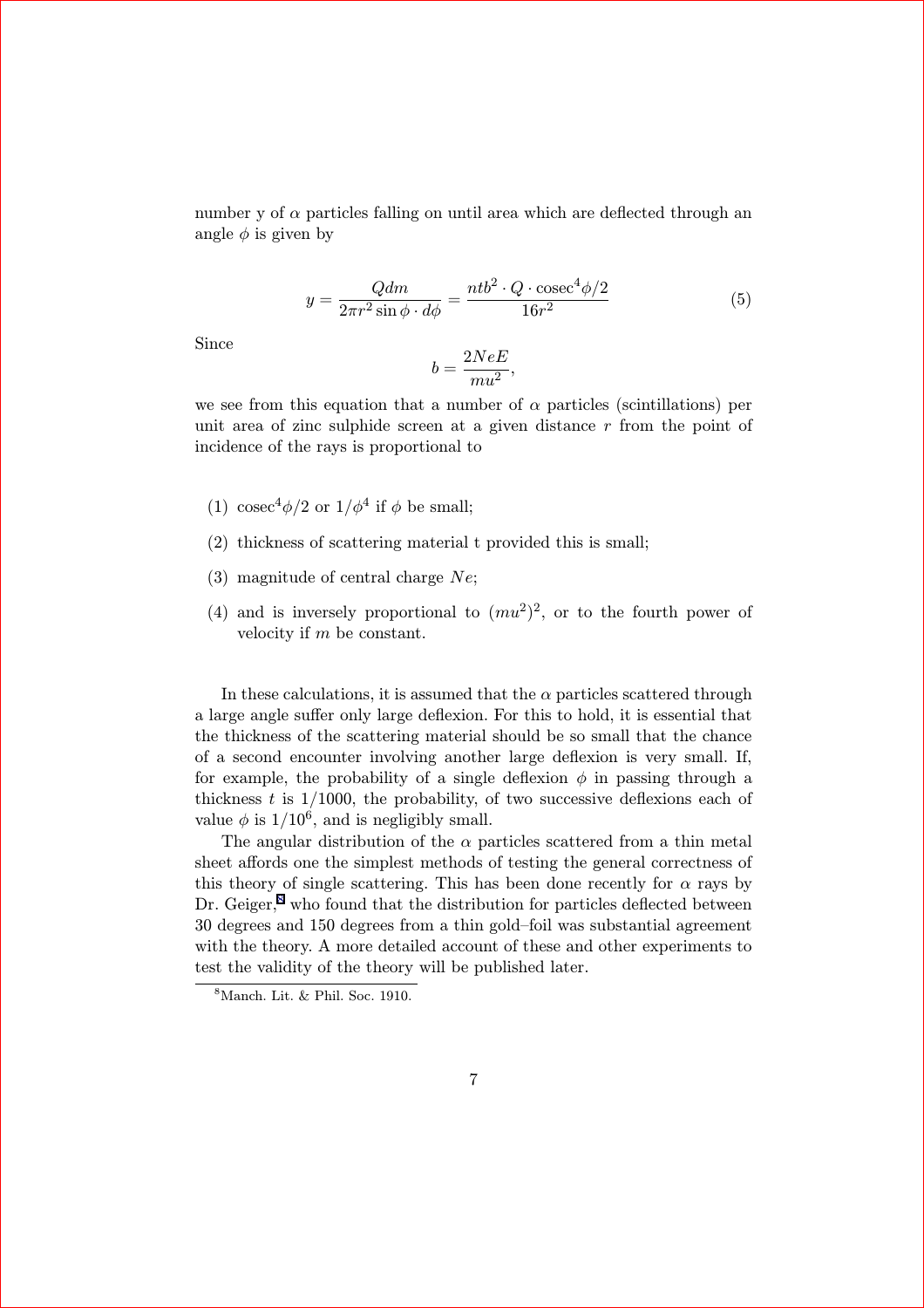#### § 4 Alteration of Velocity in an Atomic Encounter

It has so far been assumed that an  $\alpha$  or  $\beta$  particles does not suffer an appreciable change of velocity as the result of a single atomic encounter resulting in large deflexion of the particle. The effect of such an encounter in altering the velocity of the particle can be calculated on certain assumptions. It is supposed that only two systems are involved, viz., the swiftly moving particle and the atom which it traverses supposed initially at rest. It is supposed that the principle of conservation of momentum and of energy applies and that there is no appreciable loss of energy or momentum by radiation.

Let  $m$  be mass of the particle

- $\nu_1$  = velocity of approach,
- $\nu_2$  = velocity of recession,
- $M =$  mass of atom,
- $V =$  velocity communicated to atom as result of encounter.

Let OA [Fig. 44–2] represent in magnitude and direction the momentum  $mv_1$  of the entering particle, and  $OB$  the momentum of the receding particle which has been turned through an angle  $AOB = \phi$ . Then BA represents in magnitude and direction the momentum  $MV$  of the recoiling atom.

$$
(MV)^{2} = (mv_{1})^{2} + (mv_{2})^{2} - 2m2v_{1}v_{2}\cos\phi.
$$
 (1)

By the conservation of energy

$$
MV^2 = mv_1^2 - mv_2^2 \tag{2}
$$

Suppose  $M/m = K$  and  $v_2 = \rho v_1$ , where  $\rho$  is < 1. From  $(1)$  and  $(2)$ ,

$$
(K+1)\rho^2 - 2\rho\cos\phi = K - 1,
$$

or

$$
\rho = \frac{\cos \phi}{K+1} + \frac{1}{K+1} \cdot \sqrt{K^2 - \sin^2 \phi}.
$$

Consider the case of an  $\alpha$  particle of atomic weight 4, deflected through an angle of 90 degrees by an encounter with an atom of gold of atomic weight 197.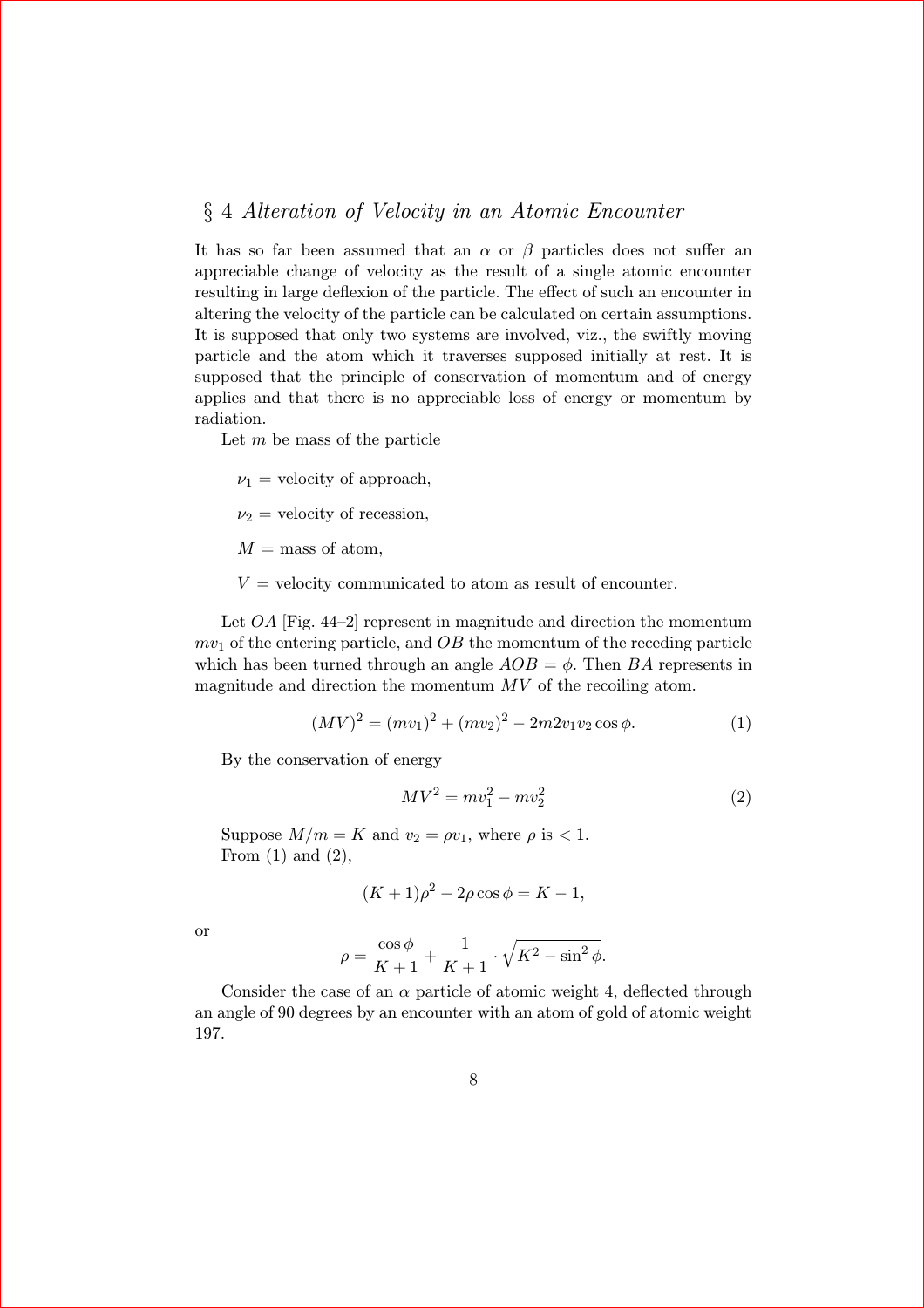This-job-contains-a-bitmapped-image-that-can-only-be-printed-on PostScript(R)-Level-2-printers.~Please-send-this-file-to-a-PostScript Level-2-printer,-or-print-your-document-again-with-the-correct-printer selected-in-the-printer-driver's-dialog-box.

Рис. 2:

Since  $K = 49$  nearly,

$$
\rho = \sqrt{\frac{K-1}{K+1}} = .979,
$$

or the velocity of the particle is reduced only about 2 per cent. by the encounter.

In the case of aluminium  $K = 27/4$  and for  $\phi = 90^{\circ}$ ,  $\rho = .86$ ,

It is seen that the reduction of velocity of the  $\alpha$  particle becomes marked on this theory for encounters with the lighter atoms. since the range of an  $\alpha$ particle in air or other matter is approximately proportional to the cube of the velocity, it follows that an  $\alpha$  particle of range 7 cms. has its range reduced to 4.5 cms. after incurring a single deviation of 90 degrees in traversing an aluminium atom. This is of magnitude to be easily detected experimentally. Since the value of k is very large for an encounter of a  $\beta$  particle with an atom, the reduction of velocity on this formula is very small.

Some very interesting cases of the theory arise in considering the changes of velocity and the distribution of scattered particles when the  $\alpha$  particle encounters a light atom, for example a hydrogen or helium atom. A discussion of these and similar cases is reserved until the question has been examined experimentally.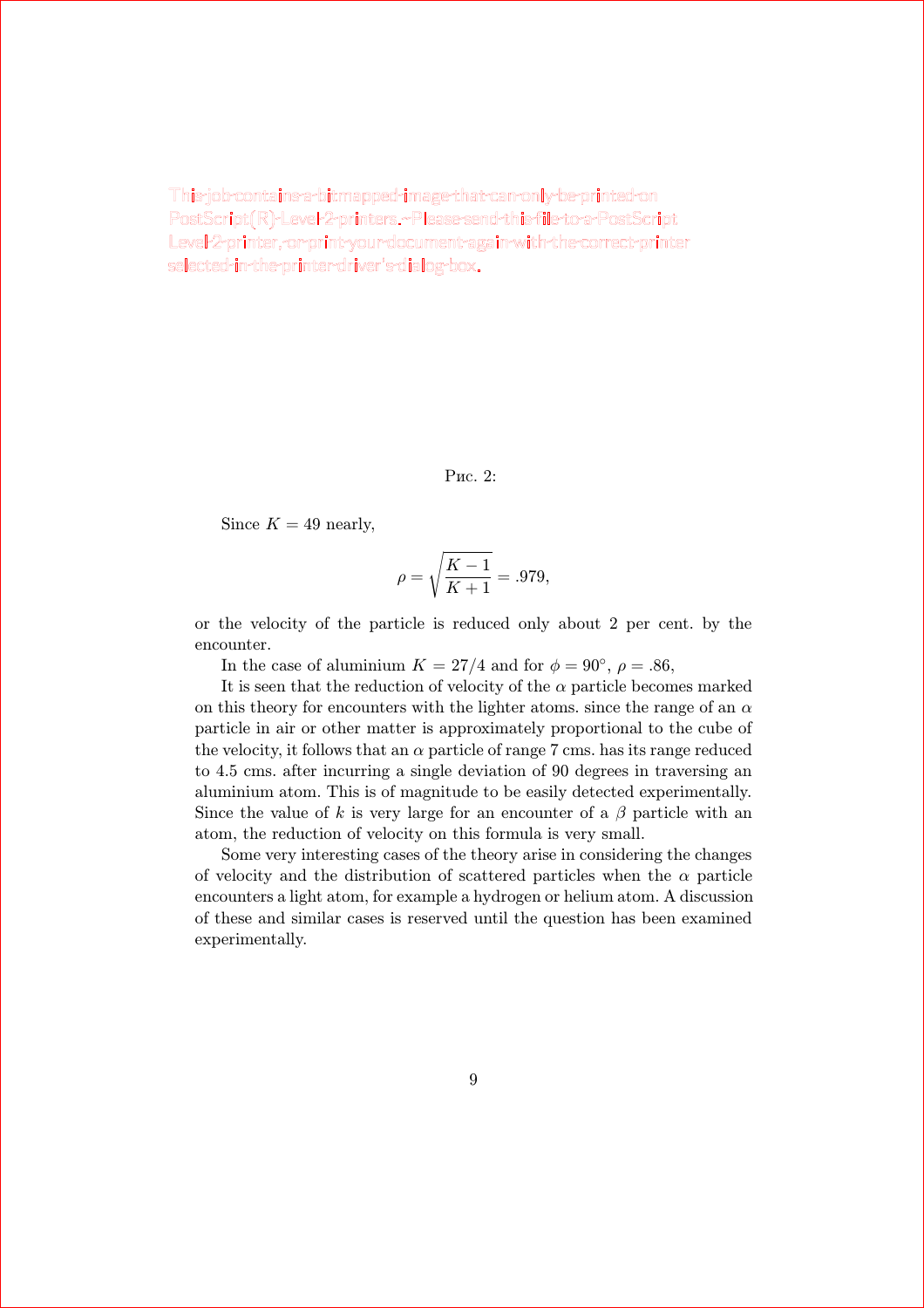### § 5 Comparison of single and compound scattering

Before comparing the results of theory with experiment, it is desirable to consider the relative importance of single and compound scattering in determining the distribution of the scattering particles. Since the atom is supposed to consist of a central charge surrounded by a uniform distribution of the opposite sign through a sphere of radius  $R$ , the chance of encounters with the atom involving small deflexions is very great compared with the chance of a single large deflexion.

This question of compound scattering has been examined by Sir J.J. Thomson in the paper previously discussed  $(\S 1)$ . In the notation of this paper, the average deflexion  $\phi_1$  due to the field of the sphere of positive electricity of radius  $R$  and quantity  $Ne$  was found by him to be

$$
\phi_1 = \frac{\pi}{4} \cdot \frac{NeE}{mu^2} \cdot \frac{1}{R}.
$$

The average deflexion  $\phi_2$  due to the N negative corpuscles supposed distributed uniformly throughout the sphere was found to be

$$
\phi_2 = \frac{16eE}{5mu^2} \cdot \frac{1}{R} \cdot \sqrt{\frac{3N}{2}}.
$$

The mean deflexion due to both positive and negative electricity was taken as

$$
(\phi_1^2 + \phi_2^2)^{1/2}.
$$

In a similar way, it is not difficult to calculate the average deflexion due to the atom with a central charge discussed in this paper.

Since the radial electric field  $X$  at any distance  $r$  from the centre is given by

$$
X = Ne \cdot \left(\frac{1}{r^2} - \frac{r}{R^3}\right),\,
$$

it is not difficult to show that the deflexion (supposed small) of an electrified particle due to this field is given by

$$
\theta = \frac{b}{p} \cdot \left(1 - \frac{p^2}{R^2}\right)^{3/2},
$$

where  $p$  is the perpendicular from the centre on the path of the particle and b has the same value as before. It is seen that the value of  $\theta$  increases with diminution of p and becomes great for small values of  $\phi$ .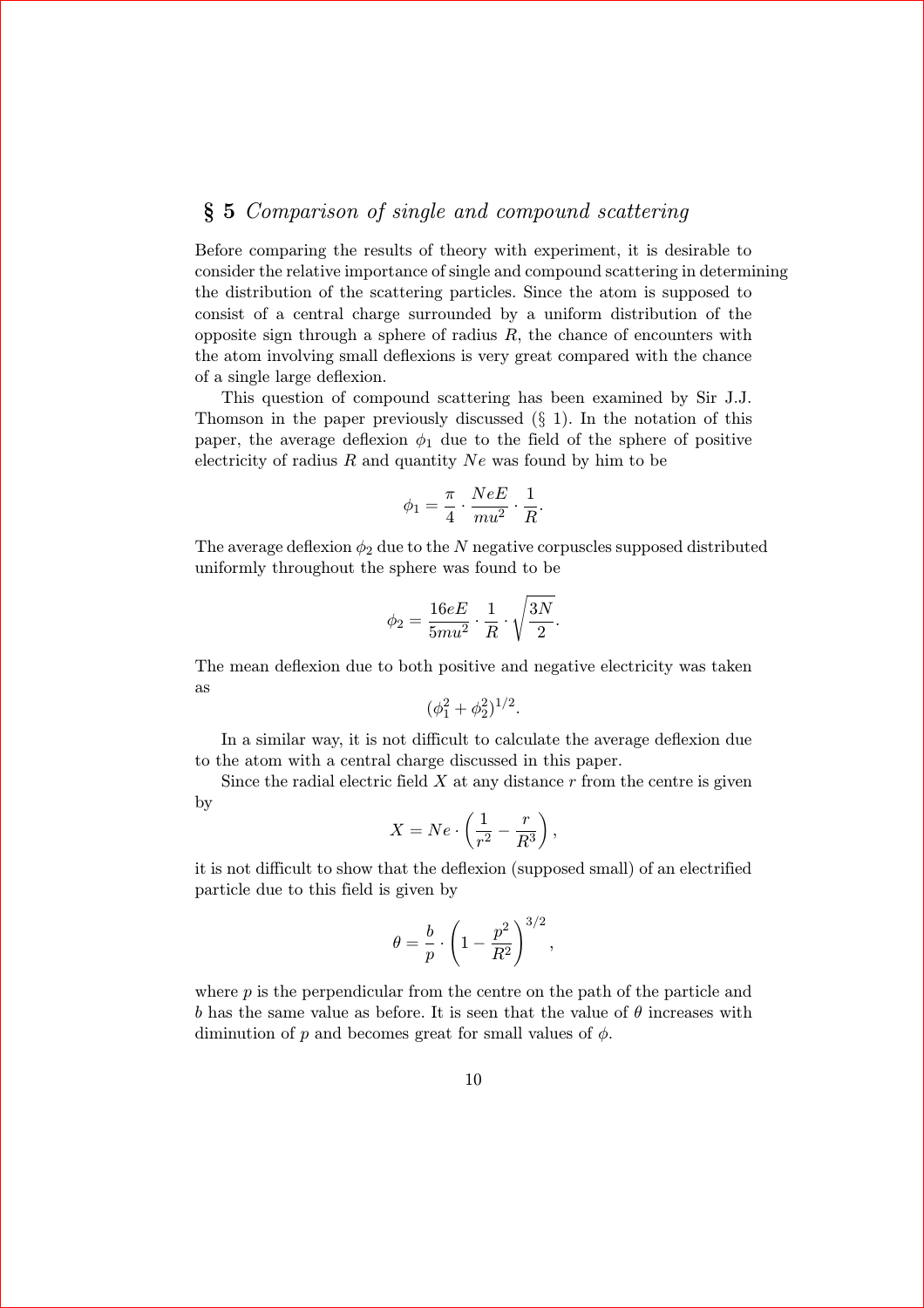Since we have already seen that the deflexions become very large for a particle passing near the centre of the atom, it is obviously not correct to find the average values by assuming  $\theta$  is small.

Taking R of the order  $10^{-8}$  cm, the value of p for a large deflexion is for  $\alpha$  and  $\beta$  particles of the order 10<sup>-11</sup> cm. Since the chance of an encounter involving a large deflexion is small compared with the chance of small deflexions, a simple consideration shows that the average small deflexion is practically unaltered if the large deflexions are omitted. This is equivalent to integrating over that part of the cross section of the atom where the deflexions are small and neglecting the small central area. It can in this way be simply shown that the average small deflexion is given by

$$
\phi_1 = \frac{3\pi}{8} \cdot \frac{b}{R}.
$$

This value of  $\phi_1$  for the atom a concentrated central charge is three times the magnitude of the average deflexion for the same value of  $Ne$  in the type of atom examined by Sir J.J. Thomson. Combining the deflexions due to the electric field and to the corpuscles, the average deflexion is

$$
(\phi_1^2 + \phi_2^2)^{1/2}
$$
 or  $\frac{b}{2R} \cdot \left(5.54 + \frac{15.4}{N}\right)^{1/2}$ .

It will be seen later that the value of  $N$  is nearly proportional to the atomic weight, and is about 100 for gold. The effect due to scattering of the individual corpuscles expressed by the second term of the equation is consequently small for heavy atoms compared with that due to the distributed electric field.

Neglecting the second term, the average deflexion per atom is  $3\pi b/8R$ . We are now in a position to consider the relative effects on the distribution of particles due to single and to compound scattering. Following J.J. Thomson's argument, the average deflecion  $\theta_t$  after passing through a thickness t of matter is proportional to the square of the number of encounters and is given by

$$
\theta_t = \frac{3\pi b}{8R} \cdot \sqrt{\pi R^2 nt} = \frac{3\pi b}{8} \cdot \sqrt{\pi nt},
$$

where  $n$  as before is equal to the number of atoms per unit volume.

The probability  $p_1$  for compound scattering that the deflexion of the particle is greater than  $\phi$  is equal  $e^{-\phi/\theta_t^2}$ . Consequently

$$
\phi^2=-\frac{9\pi^3}{64}\cdot b^2nt\,\log\,p_1.
$$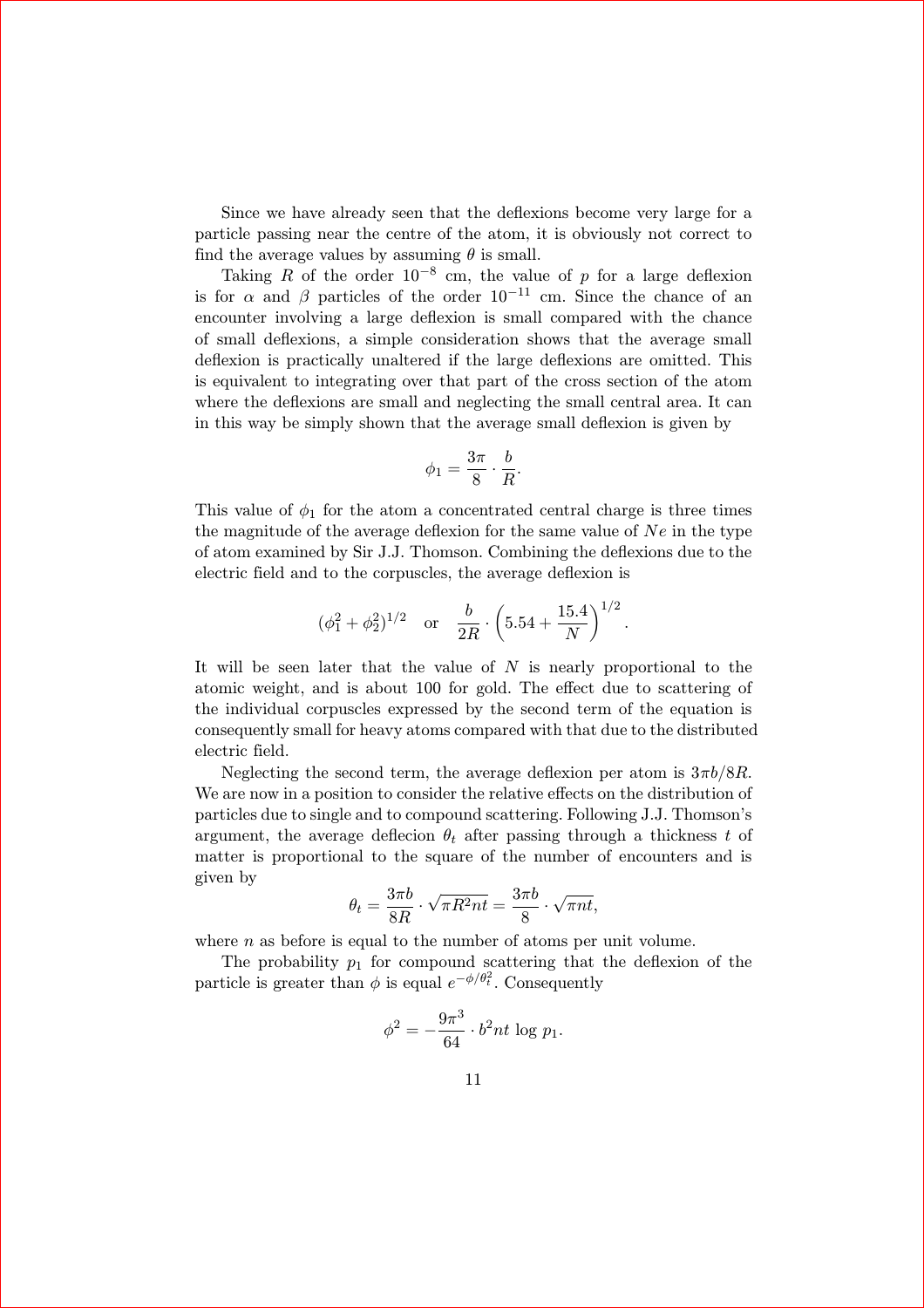Next suppose that single scattering alone is operative. We have seen  $(\S 3)$ that the probability  $p_2$  of deflexion greater than  $\phi$  is given by

$$
p_2 = \frac{\pi}{4} \cdot b^2 \cdot n \cdot t \cot^2 \phi / 2.
$$

By comparing these two equations

$$
p_2 \log p_1 = -0.181 \phi^2 \text{ctg}^2 \phi / 2,
$$

 $\phi$  is sufficiently small that

$$
\tan \phi/2 = \phi/2,
$$

$$
p_2 \log p_1 = -0.72.
$$

If we suppose  $p = 0.5$ , than  $p_1 = 0.24$ . If  $p_2 = 0.1$ ,  $p_1 = 0.0004$ .

It is evident from this comparison, that the probability for any given deflexion is always greater for single than for compound scattering. The difference is especially marked when only a small fraction of the particles are scattered through any given angle. It follows from this result that the distribution of particles due to encounters with the atoms is for small thickness mainly governed by single scattering. No doubt compound scattering produces some effect in equalizing the distribution of the scattered particles; but its effect becomes relatively smaller, the smaller the fraction of the particles scattered through a given angle.

## § 6 Comparison of Theory with Experiments

On the present theory, the value of the central charge  $Ne$  is an important constant, and it is desirable to determine its value for different atoms. This can be most simply done by determining the small fraction of  $\alpha$  or  $\beta$  particles of known velocity falling on a thin metal screen, which are scattered between  $\phi$  and  $\phi + d\phi$  where is the angle of deflexion. The influence of compound scattering should be small when this fraction is small.

Experiments in these directions are in progress, but it is desirable at this stage to discuss in the light of the present theory the data already published on scattering of  $\alpha$  and  $\beta$  particles.

The following points will be discussed: –

(a) The "diffuse deflexion" of  $\alpha$  particles, i.e. the scattering of  $\alpha$  particles through large angles (Geiger and Marsden).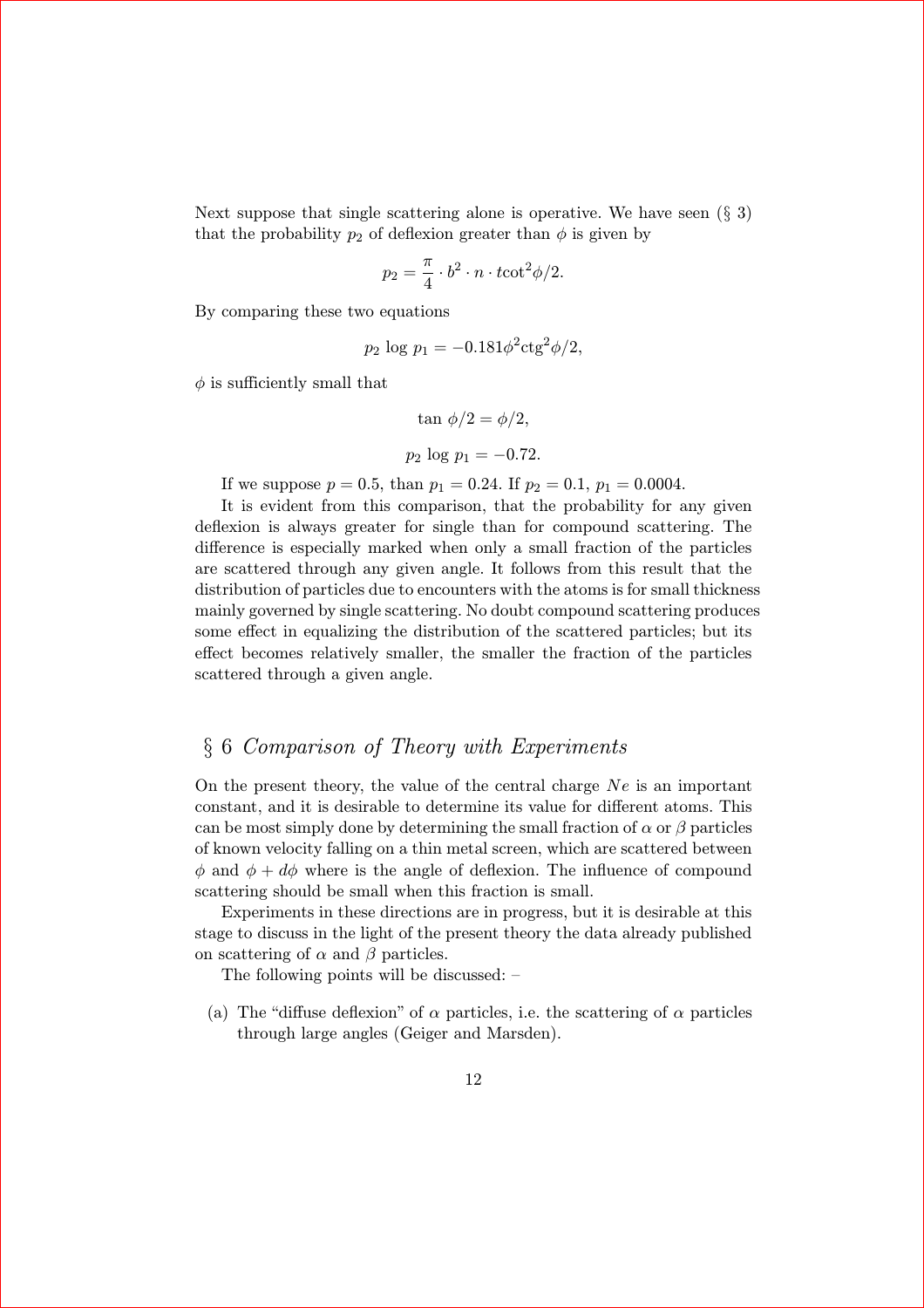- (b) The variation of diffuse reflexion with atomic weight of the radiator (Geiger and Marsden).
- (c) The average scattering of a pencil of  $\alpha$  rays transmitted through a thin metal plate (Geiger).
- (d) The experiments of Crowther on the scattering of  $\beta$  rays different velocities by various metals.

(a)In the paper of Geiger and Marsden on the diffuse reflexion of  $\alpha$ particles falling on various substances it was shown that about 1/8000 of the  $\alpha$  particles from radium C falling on a thick plate of platinum are scattered back in the direction of the incidence. This fraction is deduced on the assumption that the  $\alpha$  particles are uniformly scattered in all directions, the observations being made for a deflexion of about 90 degrees. The form of experiment is not very suited for accurate calculation, but from the data available it can be shown that the scattering observed is about that to be expected on the theory if the atom of platinum has a central charge of about 100e.

(b) In their experiments on this subject, Geiger and Marsden gave the relative number of  $\alpha$  particles diffusely reflected from thick layers of different metals, under similar conditions. The number obtained by them are given in  $\lceil$  Table 1 $\rceil$  below, where z represents the relative number of scattered particles, measured by the number of scintillations per minute on a zinc sulphide screen.

Table 1.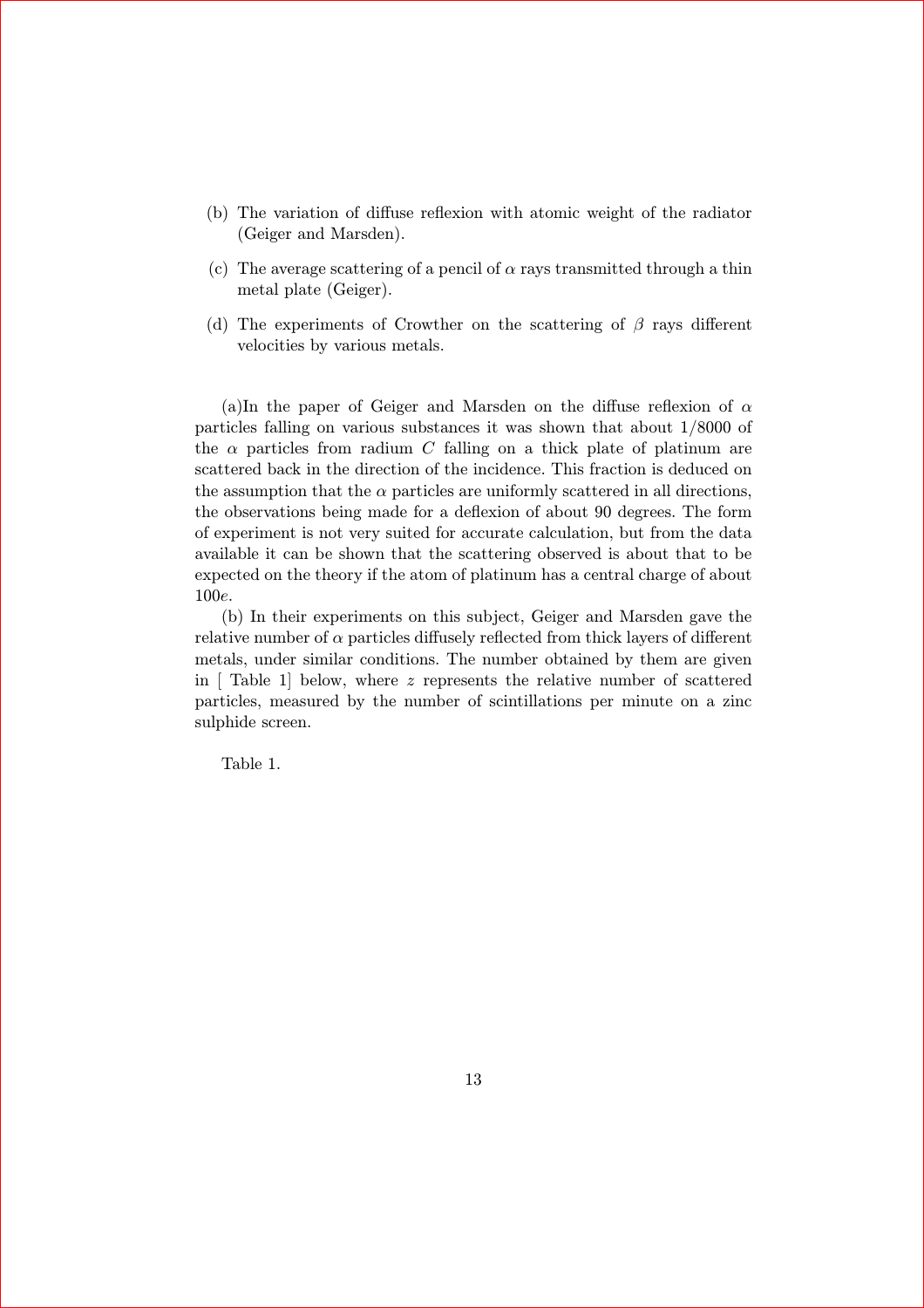|           | Atomic weight,  |               |             |
|-----------|-----------------|---------------|-------------|
| Metal.    | $\mathcal{A}$ . | $\tilde{z}$ . | $z/A^{3/2}$ |
|           |                 |               |             |
| Lead      | 207             | 62            | 208         |
| Gold      | 197             | 67            | 242         |
| Platinum  | 195             | 63            | 232         |
| Tin       | 119             | 34            | 226         |
| Silver    | 108             | 27            | 241         |
| Copper    | 64              | 14.5          | 225         |
| Iron      | 56              | 10.2          | 250         |
| Aluminium | 27              | 3.4           | 243         |
|           |                 | Average       | 233         |

On the theory of single scattering, the fraction of the total number of  $\alpha$ particles scattered through any given angle in passing through a thickness  $t$ is proportional to n.  $A^2$  t, assuming that the central charge is proportional to the atomic weight A. In the present case, the thickness of matter from which the scattered  $\alpha$  particles are able to emerge and affect the zinc sulphide screen depends on the metal. Since Bragg has shown that the stopping power of an atom for an  $\alpha$  particle is proportional to the square root of its atomic weight, the value of *nt* for different elements is proportional to  $1/\sqrt{A}$ . In this case t represents the greatest depth from which the scattered  $\alpha$  particles emerge. The number z of  $\alpha$  particles scattered back from a thick layer is consequently proportional to  $A^{3/2}$  or  $z/A^{3/2}$  should be a constant.

To compare this deduction with experiment, the relative values of the latter quotient are given in the last column. Considering the difficulty of the experiments, the agreement between theory and experiment is reasonably good. [9](#page-13-0)

The single large scattering of  $\alpha$  particles will obviously affect to some extent the shape of the Bragg ionization curve for a pencil of  $\alpha$  rays. This effect of large scattering should be marked when the  $\alpha$  rays have traversed screens of metals of high atomic weight, but should be small for atoms of light atomic weight.

(c) Geiger made a careful determination of the scattering of  $\alpha$  particles passing through thin metal foils, by the scintillation method, and deduced

<span id="page-13-0"></span> $9$ The effect of charge of velocity in an atomic encounter is neglected in this calculation.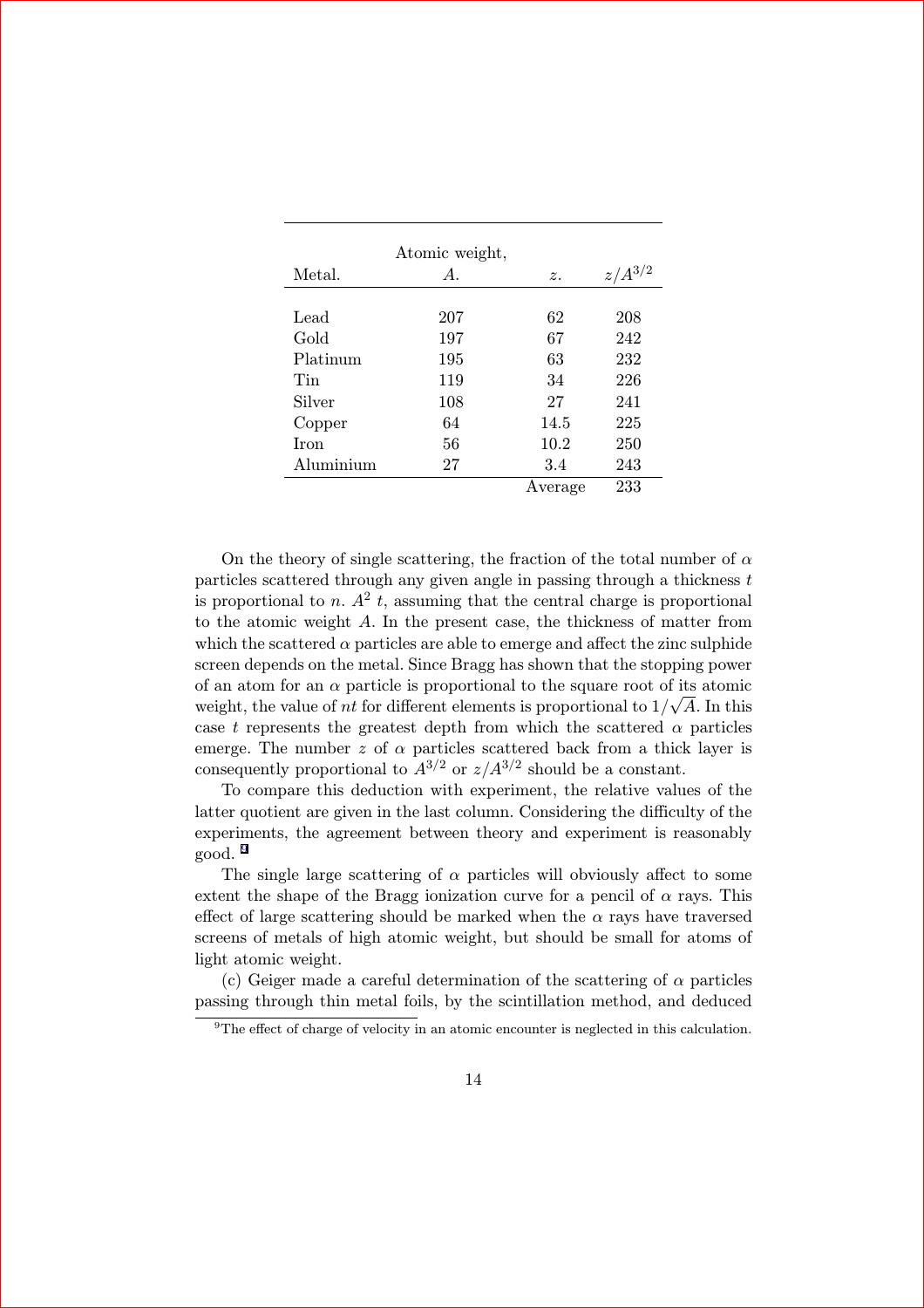the most probable angle through which the  $\alpha$  particles are deflected in passing through known thicknesses kind of matter.

A narrow pencil of homogeneous  $\alpha$  rays was used as a source. After passing through the scattering foil, the total number of  $\alpha$  particles deflected through different angles was directly measured. The angle for which the number of scattered particles was a maximum was taken as the most probable angle. The variation of the most probable angle with thickness of matter was determined, but calculation from these data is some what complicated by the variation of velocity of the  $\alpha$  particles in their passage through the scattering material. A consideration of the curve of distribution of the  $\alpha$  particles given in the paper . . . shows that an angle through which half the particles are scattered is about 20 per cent greater than the most probable angle.

We have already seen that compound scattering may become important when about half the particles are scattered through a given angle, and it is difficult to disentangle in such cases the relative effect due to the two kinds of scattering. An a approximate estimate can be made in the following way: From  $(\S 5)$  the relation between the probabilities  $p_1$  and  $p_2$  for compound and single scattering respectively is given by

$$
p_2 \ln p_1 = -0.721.
$$

The probability  $q$  of the combined effects may as a first approximation be taken as

$$
q = (p_1^2 + p_2^2)^{1/2}.
$$

If  $q = 0.5$ , it follows that

$$
p_1 = 0.2
$$
 and  $p_2 = 0.46$ .

We have seen that the probability  $p_2$  of a single deflexion greater than  $\phi$ is given by

$$
p_2 = \frac{\pi}{4} \cdot n \cdot t \cdot b^2 \cot^2 \phi/2.
$$

Since in the experiments considered  $\phi$  comparatively small

$$
\frac{\phi\sqrt{p_2}}{\sqrt{\pi n t}} = b = \frac{2NeE}{mu^2}.
$$

Geiger found that the most probable angle of scattering of the  $\alpha$  rays in passing through a thickness of gold equivalent in stopping power to about .76 cm. of air was 1 degree 40'. The angle  $\phi$  through which half the  $\alpha$  particles are turned thus corresponds to 2 degrees nearly.

$$
t = 0.00017cm; \ \ n = 6 \cdot \times 10^{22};
$$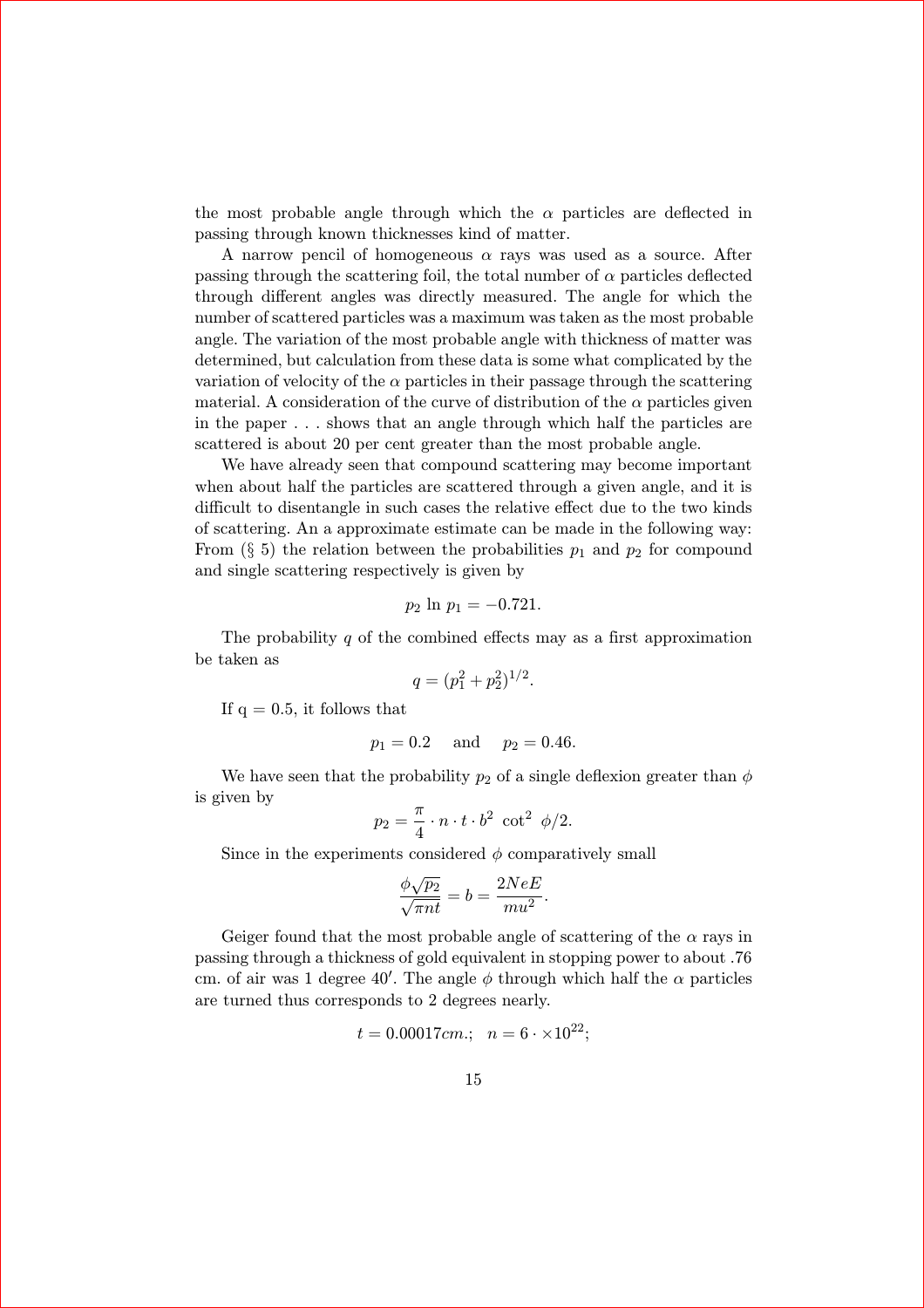u (average value) =  $1.8 \times 10^9$ .  $e/m = 1.5 \times 10^{14}$ . E.S. units;  $e = 4.65 \times 10^{-10}$ 

Taking the probability of single scattering 0.46 and substituting the above values in the formula, the value of N for gold comes out to be 97.

For a thickness of gold equivalent in stopping power to 2.12 cms. of air, Geiger found the most probable angle to be  $3°40'$ . In this case  $t = .00047, \phi =$  $4^\circ \cdot 4$ , and average  $u = 1.7 \times 10^0$ , and N comes out to be 114.

Geiger showed that the most probable angle of deflexion for an atom was nearly proportional to its atomic weigh. It consequently follows that the value of N for different atoms should be nearly proportional to their atomic weights, at any rate for atomic weight between gold and aluminium.

Since the atomic weight of platinum is nearly equal to that of gold, it follows from these considerations that the magnitude of the diffuse reflexion of  $\alpha$  particles through more than 90 degrees from gold and the magnitude of the average small angle scattering of a pencil of rays in passing through gold– foil are both explained on the hypothesis of single scattering by supposing the atom of gold has a central charge of about 100e.

#### (d) Experiments of Crowther on scattering of  $\beta$  rays. —

We shall now consider how far the experimental results of Crowther on scattering of  $\beta$  particles of different velocities by various materials can be explained on the general theory of single scattering. On this theory, the fraction of  $\beta$  particles p turned through an angle greater than  $\phi$  is given by

$$
p = \frac{\pi}{4} \cdot n \cdot t \cdot b^2 \cot^2 \phi / 2.
$$

In most of Crowther's experiments  $\phi$  is sufficiently small that  $tan \phi/2$  may be put equal to  $\phi/2$  without much error. Consequently

$$
\phi^2 = 2\pi n \cdot t \cdot b^2 \qquad \text{if} \qquad p = 1/2.
$$

On the theory of compound scattering, we have already seen that the chance  $p_1$  that the deflexion of the particles is greater than  $\phi$  is given by

$$
\phi^2/\text{log}p_1 = -\frac{9\pi^3}{64}n \cdot t \cdot b^2.
$$

Since in the experiments of Crowther the thickness  $t$  of matter was determined for which  $p_1 = 1/2$ ,

$$
\phi^2 = 0.96 \cdot \pi n \cdot t \cdot b^2.
$$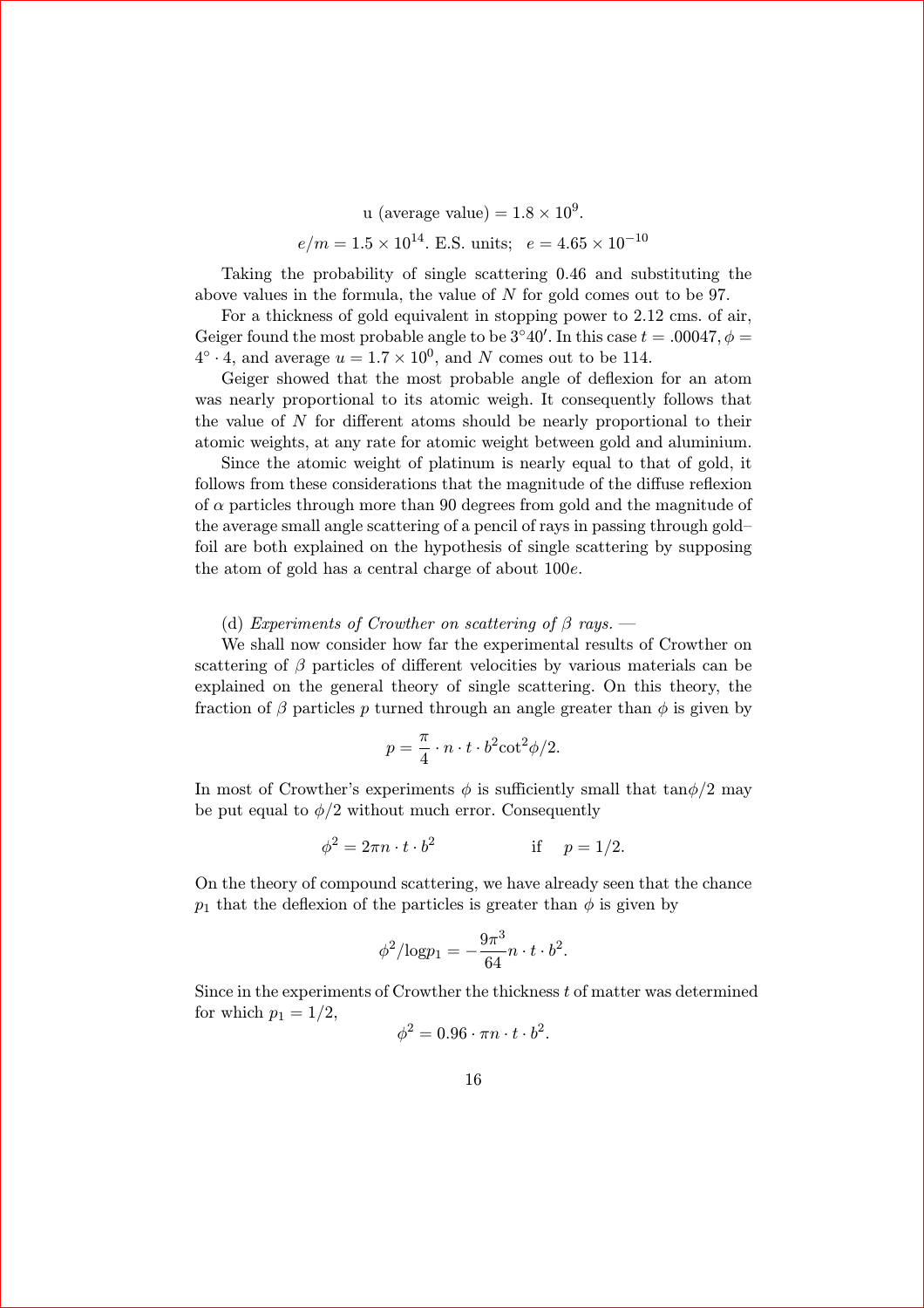For a probability of  $1/2$ , the theories of single and compound scattering are thus identical in general from, but differ by a numerical constant. It is thus clear that the main relations on the theory of compound scattering of Sir J.J. Thomson, which were verified experimentally by Crowther, hold equally well on the theory of single scattering.

For example, if  $t_m$  be the thickness for which half the particles are scattered through an angle  $\phi$ , Crowther showed that  $\phi/\sqrt{t_m}$  and also  $mu^2/E \cdot \sqrt{t_m}$  were constants for a given material when  $\phi$  was fixed. These relations hold also on the theory of single scattering. Notwithstanding this apparent similarity in form, the two theories are fundamentally different. In one case, the effects observed are due to cumulative effects of small deflexions, while in the other the large deflexions are supposed to result from a single encounter. The distribution of scattered particles is entirely different on the two theories when the probability of deflexion greater than  $\phi$  is small.

We have already seen that the distribution of scattered  $\alpha$  particles at various angles has been found by Geiger to be in substantial agreement with the theory of single scattering, but cannot be explained on the theory of compound scattering alone. Since there is every reason to believe that the laws of scattering of  $\alpha$  and  $\beta$  particles are very similar, the law of distribution of scattered  $\beta$  particles should be the same as for  $\alpha$  particles for small thickness of matter. Since the value of  $mu^2/E$  for the  $\beta$  particles is in most cases much smaller than the corresponding value for the  $\alpha$  particles, the chance of large single deflexions for  $\beta$  particles in passing through a given thickness of matter is much greater than for  $\alpha$  particles. Since on the theory of single scattering the fraction of the number of particles which are deflected through a given angle is proportional to  $kt$ , where  $t$  is the thickness supposed small and  $k$  a constant, the number of particles which are undeflected through this angle is proportional to  $1 - kt$ . From considerations based on the theory of compound scattering, Sir J.J. Thomson deduced that the probability of deflexion less than  $\phi$  is proportional to  $1 - e^{-\mu/t}$  where  $\mu$ is constant for any given value of  $\phi$ .

The correctness of this latter formula was tested by Crowther by measuring electrically the fraction  $I/I_0$  of the scattered  $\beta$  particles which passed through a circular opening subtending an angle of 36◦ with the scattering material. If

$$
I/I_0=1-e^{-\mu/t},
$$

the value of I should decrease very slowly at first with increase of  $t$ . Crowther, using aluminium as scattering material, states that the variation of  $I/I_0$  was in good accord with this theory for small values of  $t$ . On the other hand,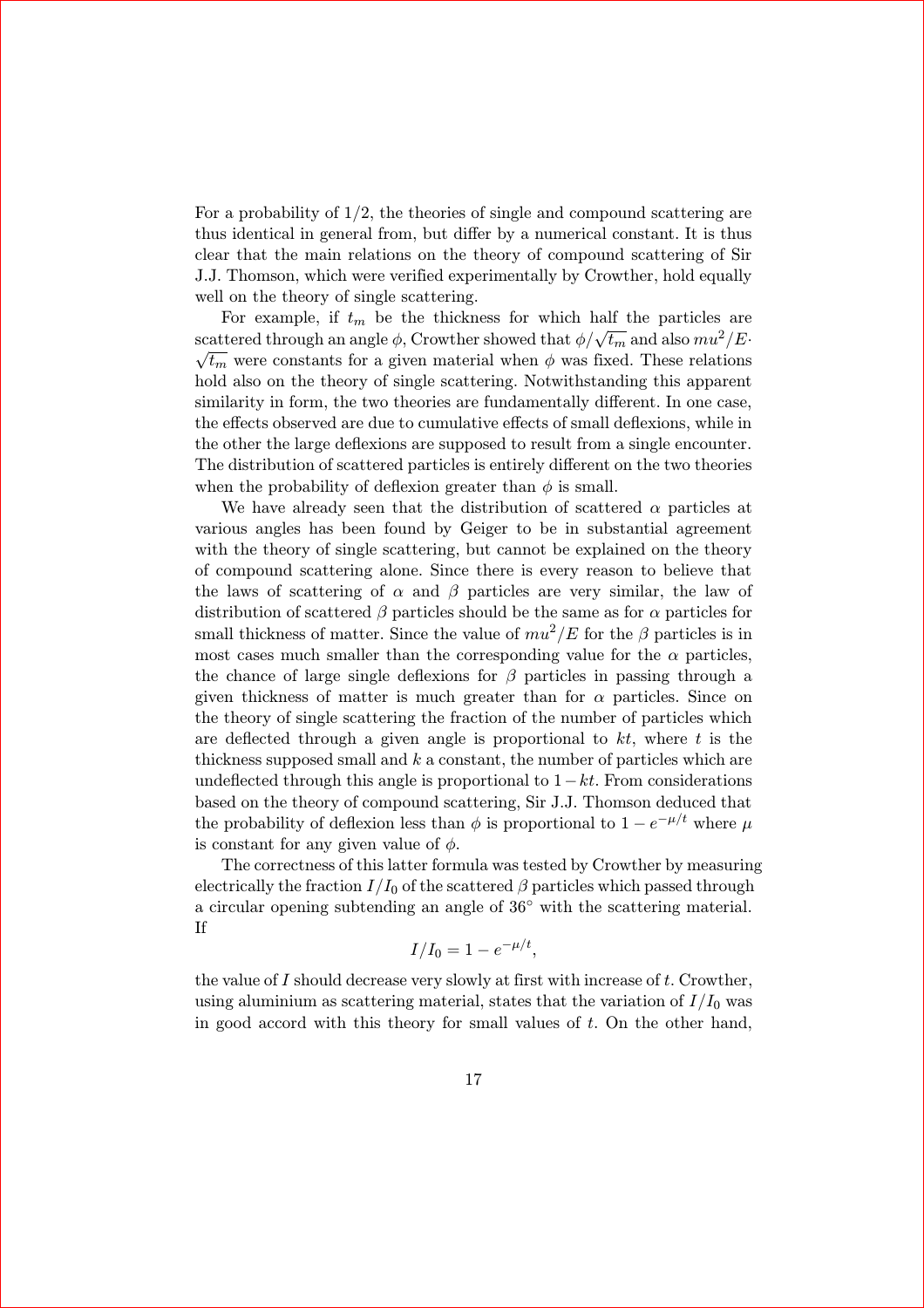if single scattering be present, as it undoubtedly is for  $\alpha$  rays, the curve showing the relation between  $I/I_0$  and t should be nearly linear in the initial stages. The experiments of Madsen<sup>[10](#page-17-0)</sup> on scattering of  $\beta$  rays, although not made with quite so small a thickness of aluminium as that used by Crowther, certainly support such a conclusion. Considering the importance of the point at issue, further experiments on this question are desirable.

From the table given by Crowther of the value  $\phi/\sqrt{t_m}$  for different elements for  $\beta$  rays of velocity  $2.68 \times 10^{10}$  cms. per second, the values of the central charge Ne can be calculated on the theory of single scattering. It is supposed, as in the case of the  $\alpha$  rays, that for the given value of  $\phi/\sqrt{t_m}$  the fraction of the  $\beta$  particles deflected by single scattering through an angle greater than  $\phi$  is 0.46 instead of 0.5. The values of N calculated from Crowther's data are given below.

Table 2.

| Element   | Atomic weight | $\varphi/\sqrt{t_m}$ | N   |
|-----------|---------------|----------------------|-----|
| Aluminium | 27            | 4.25                 | 22  |
| Copper    | 63.2          | 10.0                 | 42  |
| Silver    | 108           | 15.4                 | 78  |
| Platinum  | 194           | 29.0                 | 138 |

It will be remembered that the values of  $N$  for gold deduced from scattering of the  $\alpha$  rays were in two calculations 97 and 114. These numbers are somewhat smaller than the values given above for platinum (viz. 138), whose atomic weight is not very different from gold. Taking into account the uncertainties involved in the calculation from the experimental data, the agreement is sufficiently close to indicate that the same general laws of scattering hold for the  $\alpha$  and  $\beta$  particles, notwithstanding the wide differences in the relative velocity and mass of these particles.

As in the case of the  $\alpha$  rays, the value of N should be most simply determined for any given element by measuring the small fraction of the incident  $\beta$  particles scattering through a large angle. In this way, possible errors due to small scattering will be avoided.

<span id="page-17-0"></span><sup>10</sup>Phil. Mag. XVIII. p. 909 (1909).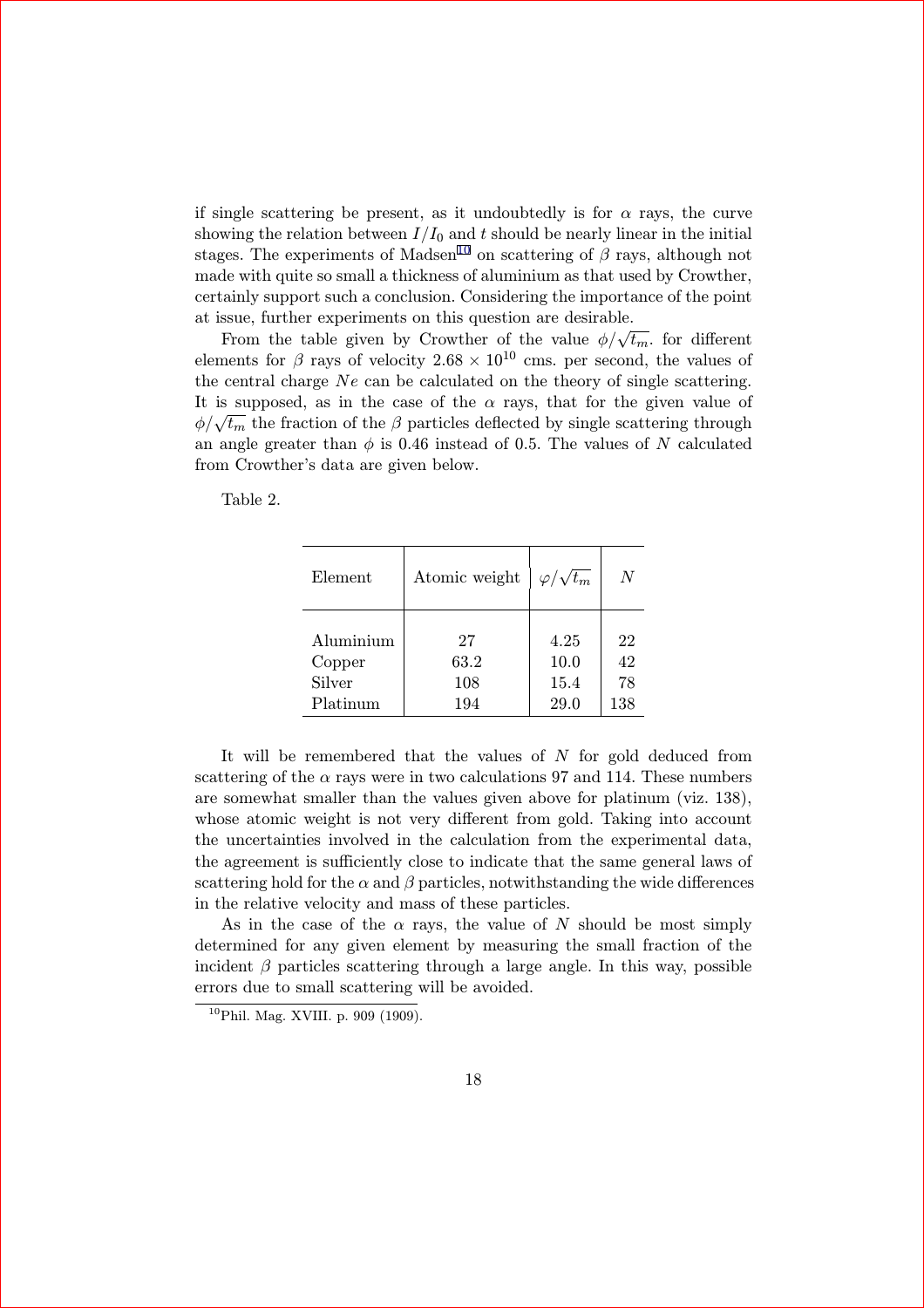The scattering data for the  $\beta$  rays, as well as for the  $\alpha$  rays. indicate that the central charge in an atom is approximately proportional to its atomic weight. This falls in with the experimental deductions of  $Schmidt<sup>11</sup>$  $Schmidt<sup>11</sup>$  $Schmidt<sup>11</sup>$ . In his theory of absorption of  $\beta$  rays, he supposed that in traversing a thin sheet of matter, a small fraction  $\alpha$  of the particles are stopped, and a small fraction  $\beta$ are reflected or scattered back in the direction of incidence. From comparison of the absorption curves of different elements, he deduced that the value of the constant  $\beta$  for different elements is proportional to  $nA^2$  where n is the number of atoms per unit volume and A the atomic weight of the element. This is exactly the relation to be expected on the theory of single scattering if the central charge on an atom is proportional to its atomic weight.

# § 7 General Considerations

In comparing the theory outlines in this paper with the experimental result, it has been supposed that the atom consists of a central charge supposed concentrated at a point, and that the large single deflexions of the  $\alpha$  and  $\beta$ particles are mainly due to their passage through the strong central field. The effect of the equal and opposite compensating charge supposed distributed uniformly throughout a sphere has been neglected. Some of the evidence in support of these assumptions will now be briefly considered. For concreteness, consider the passage of a high speed  $\alpha$  particle through an atom having a positive central charge Ne, and surrounded by a compensating charge of  $N$  electrons. Remembering that the mass, momentum, and kinetic energy of the  $\alpha$  particle are very large compared with the corresponding values for an electron in rapid motion, it does not seem possible from dynamic considerations that an  $\alpha$  particles can be deflected through a large angle by a close approach to an electron, even if the latter be in rapid motion and constrained by strong electrical forces. It seem reasonable to suppose that the chance of single deflexions through a large due to this cause, if not zero, must be exceedingly small compared with that due to the central charge.

It is of interest to examine how far the experimental evidence throws light on the question of the extent of the distribution of the central charge. Suppose, for example, the central charge to be composed of N unit charges distributed over such a volume that the large single deflexions are mainly due to the constituent and not to the external field produced by the distribution. It has shown that the fraction of the  $\alpha$  particles scattered through a large

<span id="page-18-0"></span><sup>11</sup>Annal. d. Phys., IV. 23, p. 671 (1907)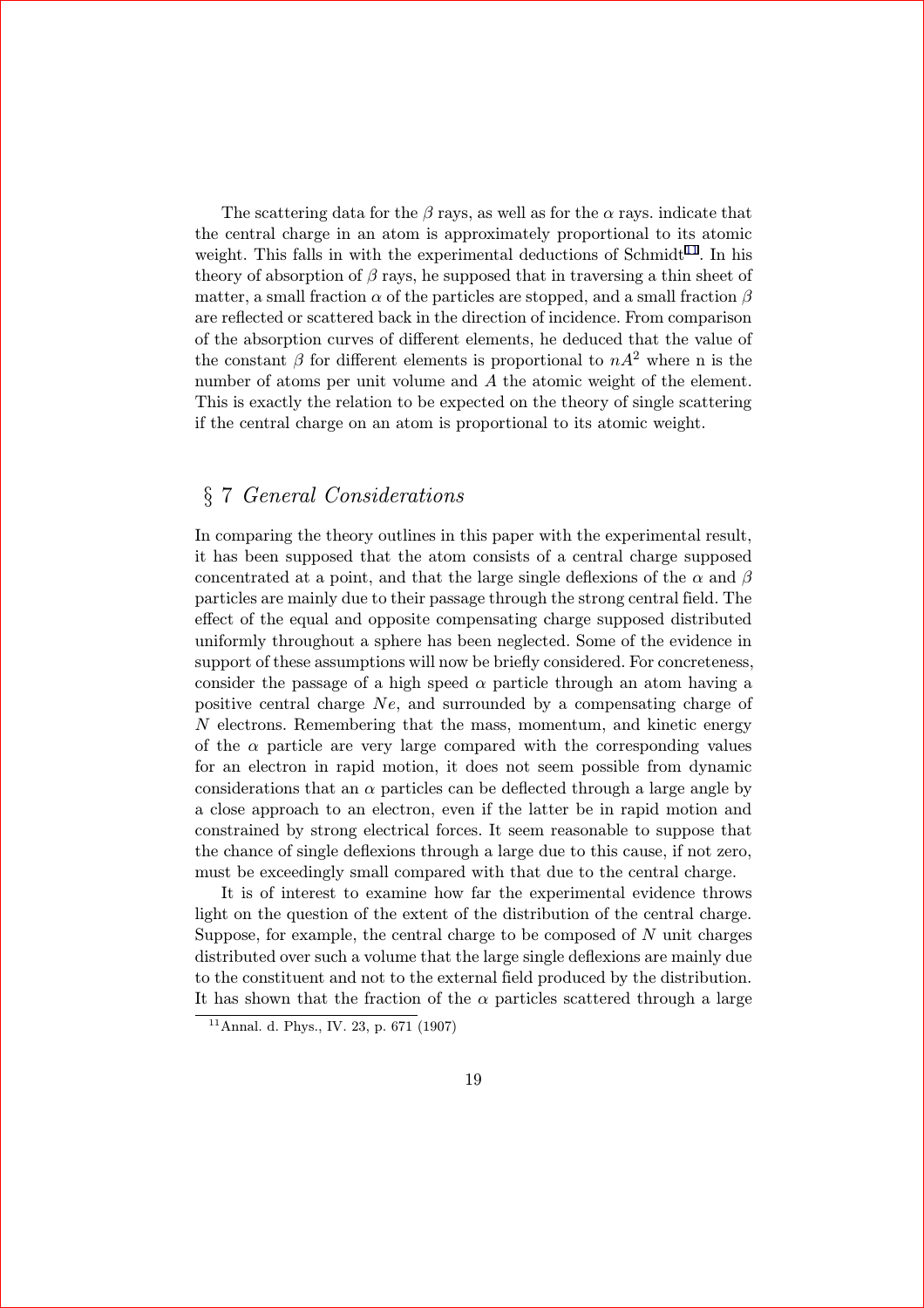angle is proportional to  $(NeE)^2$ , where Ne is the central charge concentrated at a point and  $E$  the charge on the deflected particle. If, however, this charge is distributed in single units, the fraction of the  $\alpha$  particles scattered through a given angle is proportional to  $Ne^2$  instead of  $N^2e^2$ . In this calculation, the influence of mass of the constituent particles has been neglected, and account has only been taken of its electric field. Since it has been shown that the value of the central point charge for gold must be about 100, the value of the distributed charge requires to produce the same proportion of single deflexions through a large angle should be at least 10,000. Under these conditions the mass of the constituent particle would be small compared with that of the  $\alpha$  particle, and the difficulty arises of the production of large single deflexions at all. In addition, with such a large distributed charge, the effect of compound scattering is relatively more important than that of single scattering. For example, the probable small angle of deflexion of a pencil of  $\alpha$  particles passing through a thin gold–foil would be much greater than that experimentally observed by geiger. The large and small angle scattering could not then be explained by the assumption of a central charge of the same value. Considering the evidence as a whole, it seems simplest to suppose that the atom contains a central charge distributed through a very small volume, and that the large single deflexions are due to the central charge as a whole, and not to its constituents. At the same time, the experimental evidence is not precise enough to negative the possibility that a small fraction of the positive charge may be carried by satellites extending some distance from the centre. Evidence on this point could be obtained by examining whether the same central charge is required to explain the single deflexions of  $\alpha$  and  $\beta$  particles; for the  $\alpha$  particle must approach much closer to the centre of the atom than the  $\beta$  particle of average speed to suffer the same large deflexion.

The general data available indicate that the value of this central charge for different atoms is approximately proportional to their atomic weights, at any rate atoms heavier than aluminium. It will be of great interest to examine experimentally whether such a simple relation holds also for the lighter atoms. In cases where the mass of the deflecting atom (for example, hydrogen, helium, lithium) is not very different from that of the  $\alpha$  particle, the general theory of single scattering will require modification, for it is necessary to take into account the movements of the atom itself (see  $\S 4$ ).

It is interest to note that  $Nagaoka^{12}$  $Nagaoka^{12}$  $Nagaoka^{12}$  has mathematically considered the properties of a "Saturnian" atom which he supposed to consist of a central attracting mass surrounded by rings of rotating electrons. He showed that

<span id="page-19-0"></span> $12$ Nagaoka, Phil. Mag. VII. p. 445 (1904).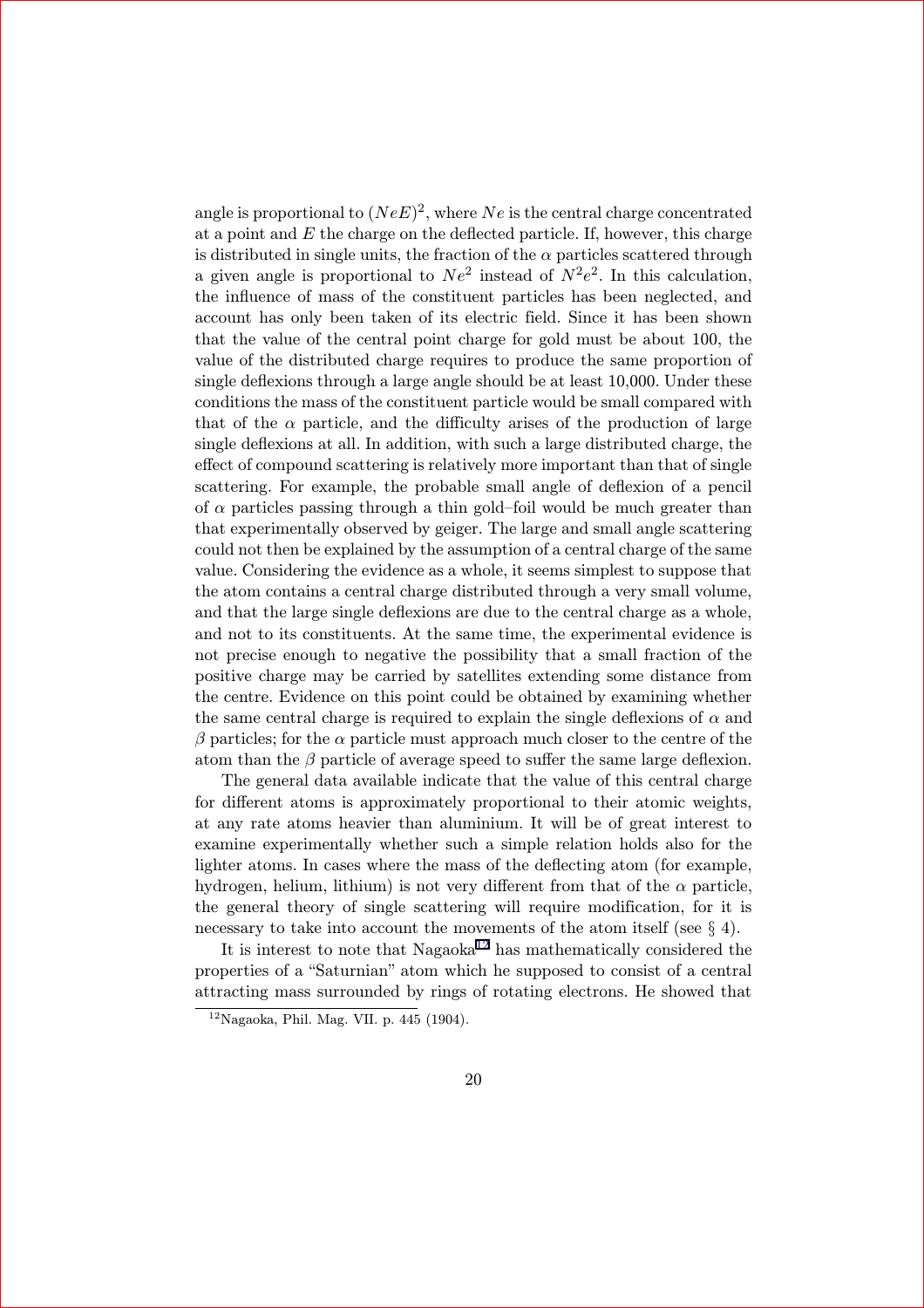such a system was stable if the attractive force was large. From the point of view considered in this paper, the chance of large deflexion would practically be unaltered, whether the atom is considered to be a disk or a sphere. It may be remarked that the approximate value found for the central charge of the atom of gold (100e) is about that to be expected if the atom of gold consisted of 49 atoms of helium, each carrying a charge 2e. This may be only a coincidence, but it is certainly suggestive in view of the expulsion of helium atoms carrying two unit charge from radioactive matter.

The deductions from the theory so far considered are independent of the sigh of the central charge, and it has not so far been found possible to obtain definite evidence to determine whether it be positive or negative. It may be possible to settle the question of sign by consideration of the difference of the laws of absorption of the  $\beta$  particle to be expected on the two hypotheses, for the effect of radiation in reducing the velocity of the  $\beta$  particle should be far more marked with a possible than with a negative centre. If the central charge be positive, it is easily seen that a positively charge mass, if released from the centre of a heavy atom, would acquire a great velocity in moving through the electric field. It may be possible in this way to account for the high velocity of expulsion of  $\alpha$  particles without supposing that they are initially in rapid motion within the atom.

Further consideration of the application of this theory to these and other questions will be reserved for a later paper, when the main deductions of the theory have been tested experimentally. Experiments in this directions are already in progress by Geiger and Marsden.

#### University of Manchester

#### April 1911.

The preceding paper by Rutherford sets forth his theory of the scattering of  $\alpha$  particles by atoms composed of a small, centrally located, positively charged nucleus surrounded by a sphere of equal but uniformly distributed negative charge whose effect on the scattering of the particles is negligible. The orders of magnitude envisioned were, roughly, for the nuclear radius about  $10^{-12}$  cm, and for the whole atom about  $10^{-8}$  cm. If one imagines that discrete negative electrons were present instead of a distribution of negative charge, then the nuclear atom would be mostly empty space.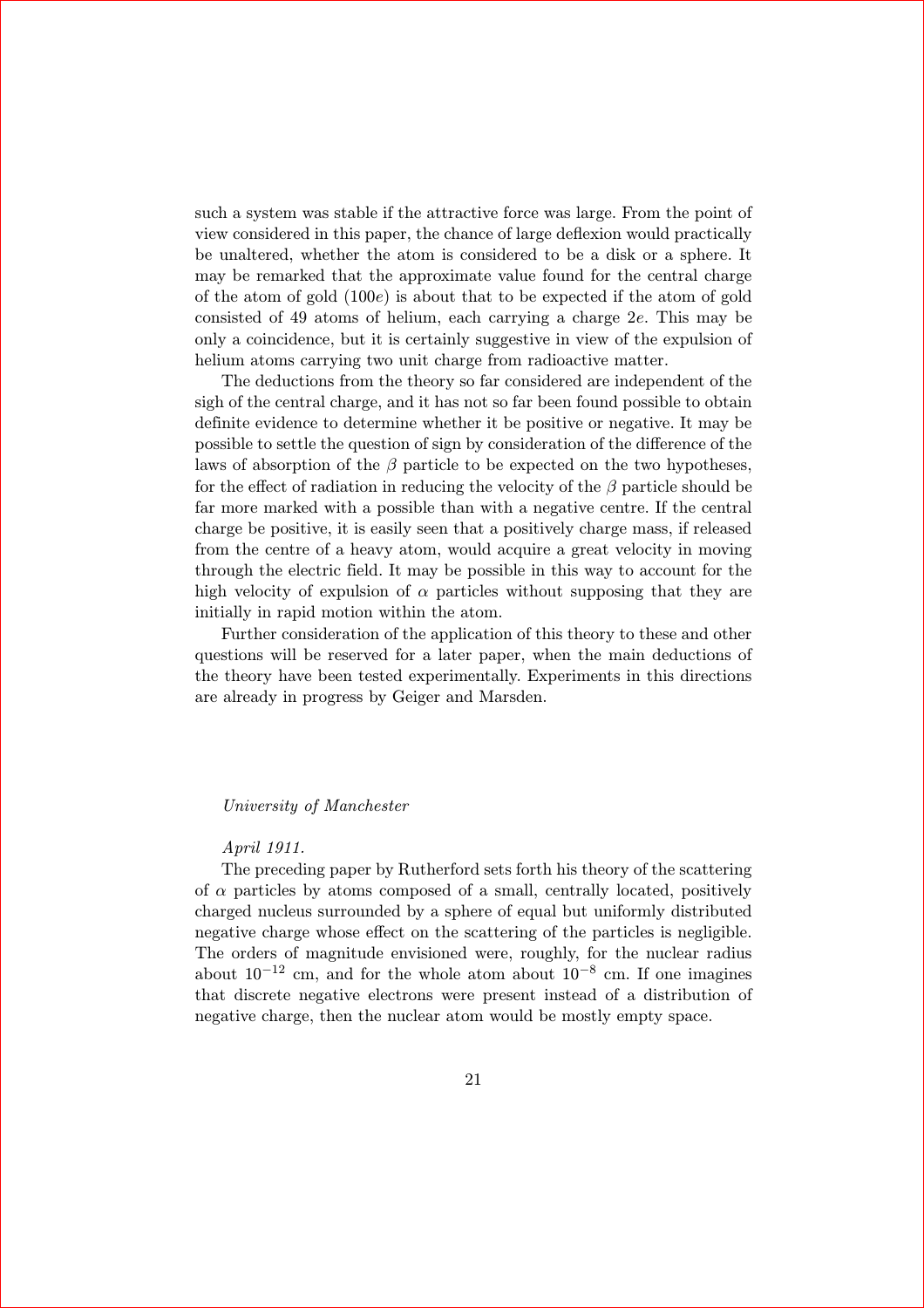Rutherford's scattering formula (see the previous paper, equation [5]) predicted that the fraction of the  $\alpha$  particles scattered by a thin foil should be proportional to: (1) the inverse  $\sin^4 \phi/2$ , where  $\phi$  is the angle through which the  $\alpha$  particle is deflected by its encounter with an atom through which the  $\alpha$  particle is deflected by its encounter with an atom of the foil; (2) the thickness of the scattering foil, provided this is small ; (3) the square of the nuclear charge Ne; (4) the inverse fourth power of the velocity  $\nu$  of the bombarding  $\alpha$  particles.

Fig. 44–3 in Geiger and Marsden's paper, which follows, shows the very simple apparatus that they set up to examine the theoretical predictions enumerated above. Essentially the device consists of a scattering foil  $F$ , upon which  $\alpha$  particles from the source R, drawn into a stream of parallel trajectories by a diaphragm at  $D$ , strike at right angles. The box  $B$ , which carries the viewing microscope M, rotates around the axis of the foil F by means of the ground–glass joint C. A cap over the end of vibrated they radiated energy until they came to rest again. This picture is in complete accord with the classical electromagnetic theory of the electron as developed by Maxwell and Lorentz, and for this reason the Thomson model was favorably received by Thompson's contemporaries.

Thomson's purpose in developing this model was to explain the"scattering of electrified particles in passing through small thickness of matter". In scattering experiments, the crucial criterion for the atom model is the angle through which a charged particle is deflected from its original direction of motion as it passes through a metal foil used as the scatterer. Thomson assumed that the angle of deviation suffered by the charged particle was always caused by a large number of collision with many atoms. Any single collision played only a minimal role in the total deviation, which was a cumulative affect. It can be shown that on the basis of the Thomson model the total deviation is not the average deviation produced in a single collision multiplied by the number of collisions; rather, the multiplicand is the *square* root of this sum of collisions. Thus, if each collision resulted on the average in a deviation of 1 degree, . 100 collisions would give rise to a net deviation of only 10 degrees.

Rutherford pointed out the importance of this fact by calling attention to the observations of Geiger and Marsden. They had found, in their experiments with  $\alpha$  particles passing through a layer of gold foil about 0.00006 cm thick, that they could be scattered through an angle of 90 degrees or more. If only small deviations occurred in each encounter, the  $\alpha$  particle would have had to undergo 10,000 of the lesser collisions to produce such a large total deviation. This was highly improbable, as Rutherford pointed out, because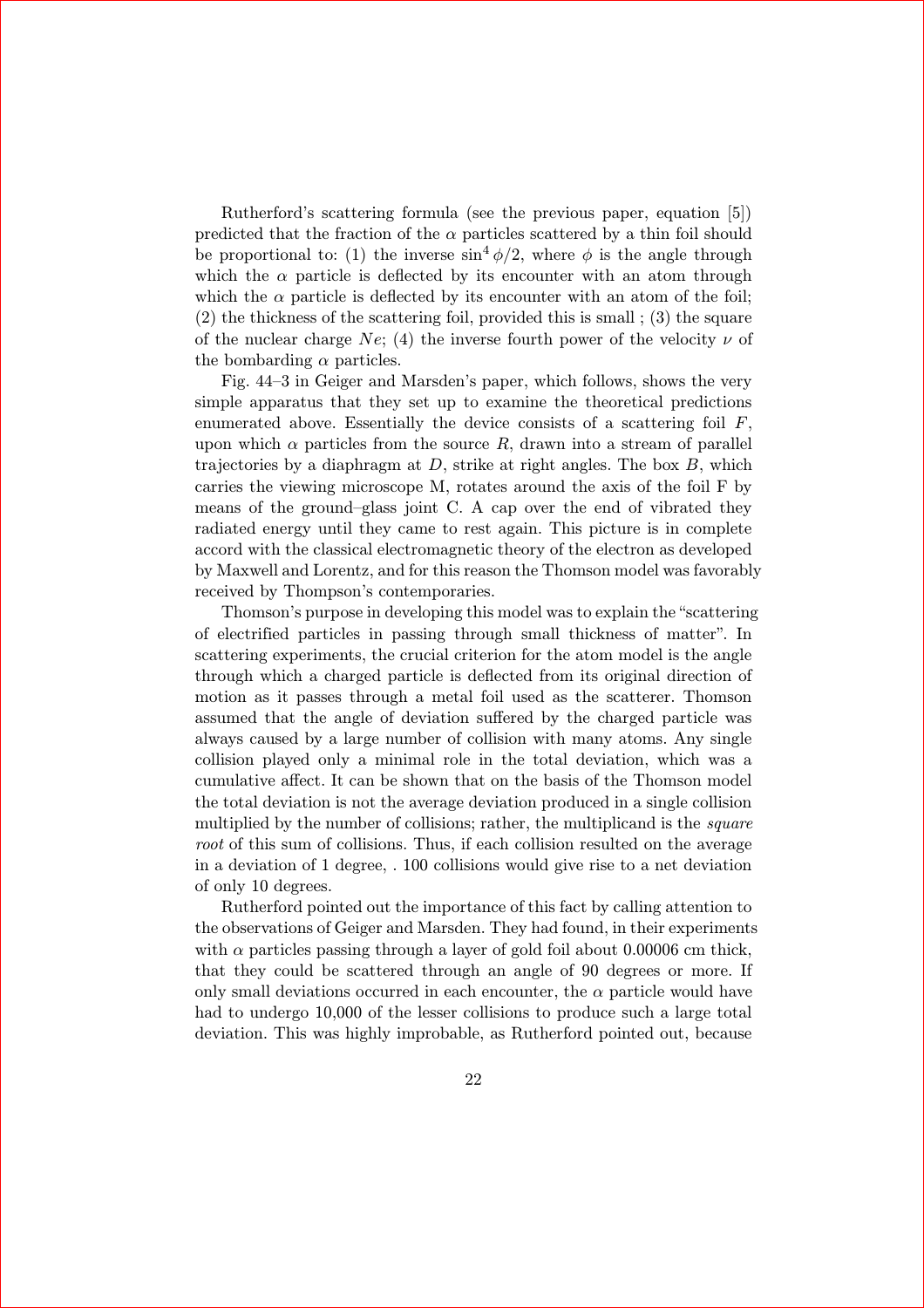of the extreme thinness of the gold foil. Rutherford contended that such large deviations must have been caused, therefore, by single direct collisions. He then produced to analyze the theory of single collisions on the basis of a model of the atom that is radically different from the Thomson model.

In this Rutherford model the positive electricity is not distributed over a large volume but instead is concentrated in a very small nucleus at the center of the atom. As Rutherford points out in the paper that follows, the actual analysis is the same whether one assumes that the positive charge is concentrated at the nucleus and the electrons are on the outside, or vice versa.

A model of this sort cannot be in static equilibrium, since the electrons would all be dragged into the nucleus if they were not moving in stable orbits around this nucleus. yet this kind of dynamical equilibrium is in serious contradiction with classical electrodynamics. Rutherford was aware of this, but chose to ignore the difficulty for the time being . He stated that the "question of the stability of the atom proposed need not be considered at this stage . . ."

By very simple but elegant arguments and with the most elementary mathematics, Rutherford showed that his model of the atom gives rise to the kind of deviations during single collisions that Geiger and Marsden had observed. The paper itself is exemplary in its simplicity, yet so profound that none could doubt that Rutherford's ideas must serve as the basis of a new and correct picture of the structure of matter.

We should note, however, that the picture of the atom that Rutherford drew was still very tentative and vague. He speculates that not all of the positive charge is in the nucleus; "a small fraction of the positive charge may be carried by satellites extending some distance from the center." Although the values he obtained for the charge on the nuclei of different metals are all too large, for example, 100 for gold, he correctly concludes that the nuclear charge should be " approximately proportional" to the atomic weight of the atom. But Rutherford was not sure that this would hold for the light elements and indicated that for such elements his simple theory of atomic collisions is no longer applicable.

Although throughout most of the paper he does not specifically mention the planetary theory of the atom, it is clear from his reference to the work of Nagaoka that Rutherford had this planetary model in mind, and it is here that we have the starting point of modern atomic theory.

It has often happened in the past that authors in referring to this paper of Rutherford's speak of his experiments on the scattering of  $\alpha$  particles; however, the experiments used by Rutherford were not own but those of